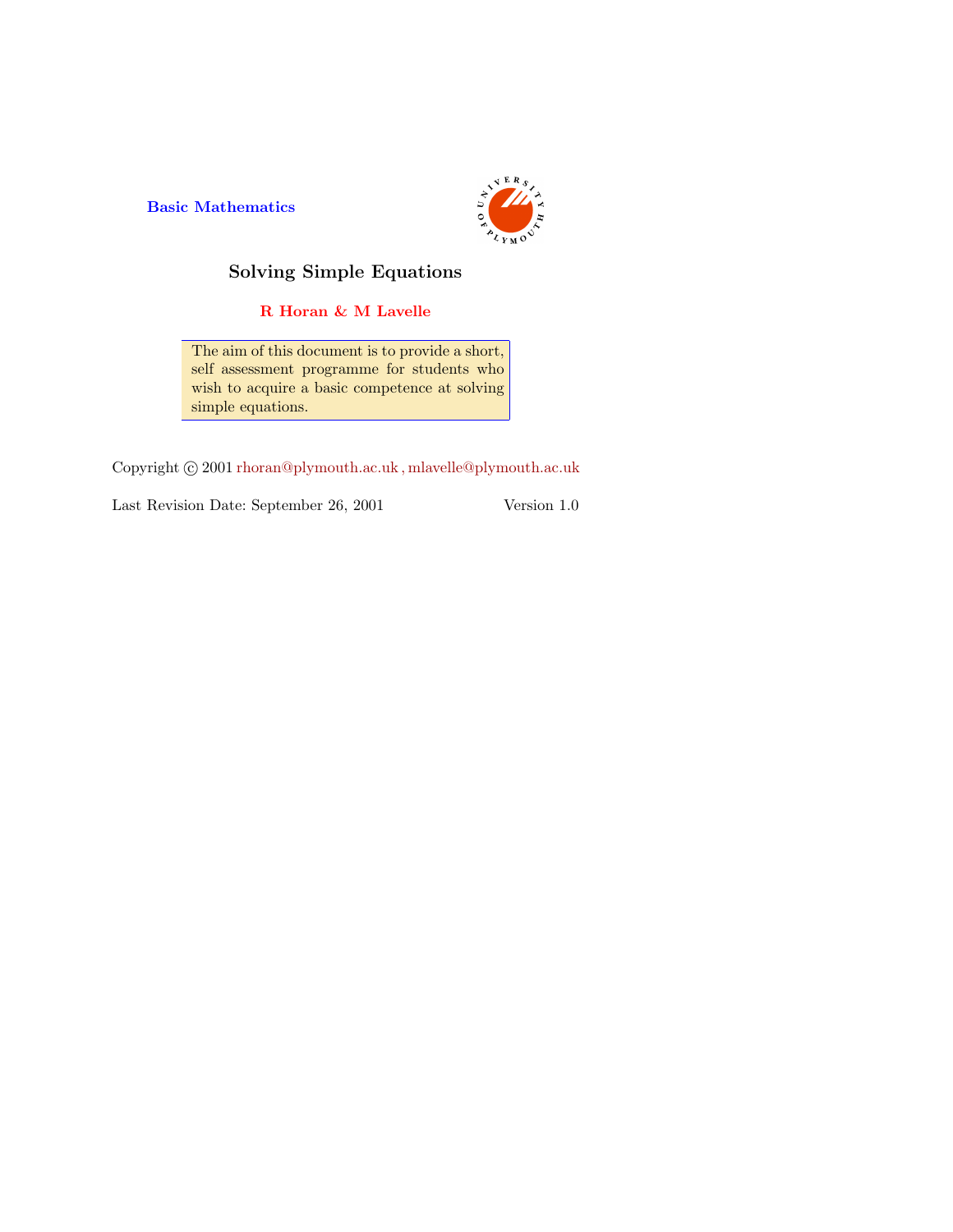# Table of Contents

- 1. Introduction
- 2. Further Equations
- 3. Quiz on Equations Solutions to Exercises Solutions to Quizzes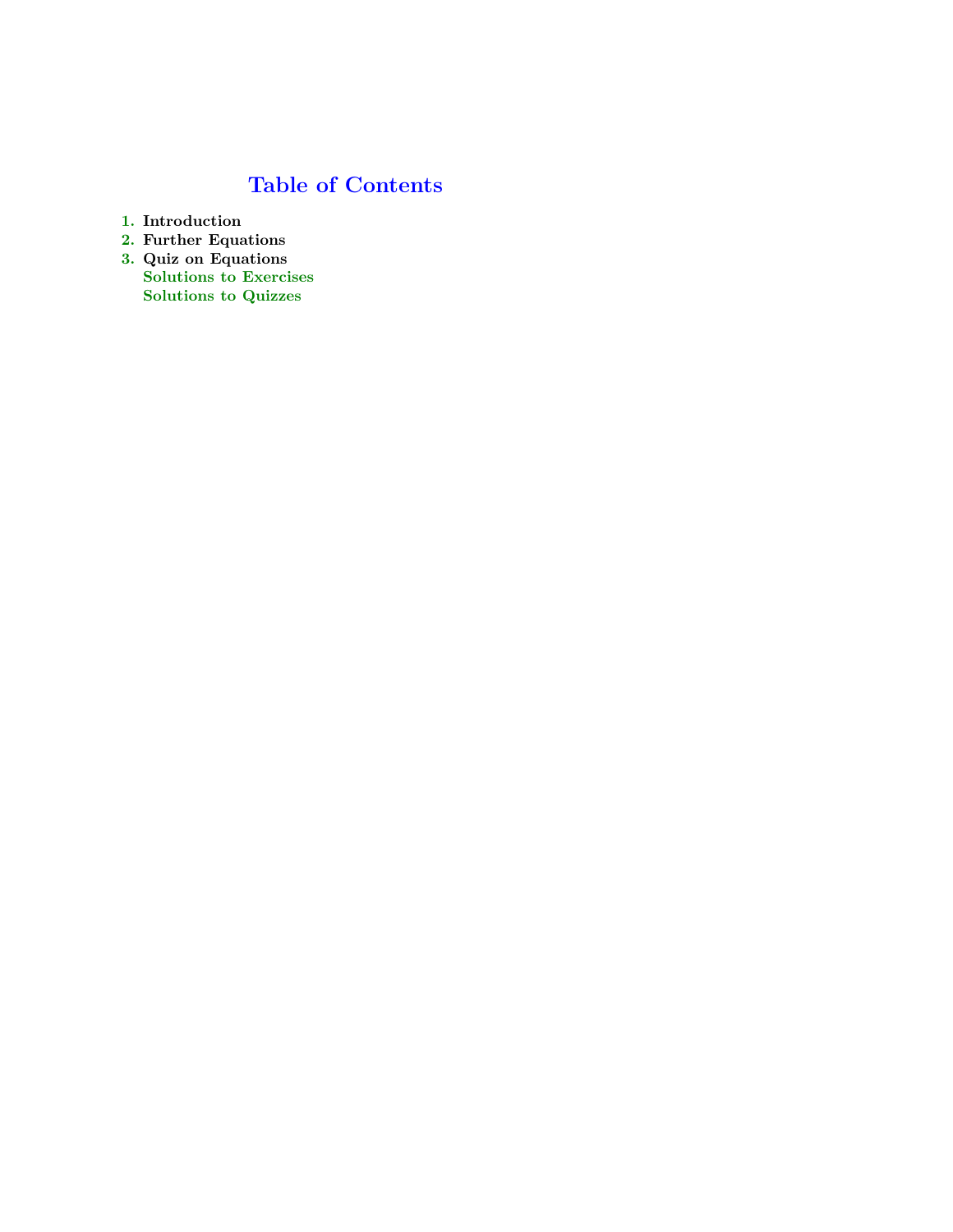# 1. Introduction

In this section we shall look at some simple equations and the methods used to find their solution. There are four basic rules:

> Rule 1 An equal quantity may be added to both sides of an equation. Rule 2 An equal quantity may be subtracted from both sides of an equation. Rule 3 An equal quantity may multiply both sides of an equation. Rule 4 An equal, non-zero quantity may divide both sides of an equation.

The application of these rules is illustrated in the following examples.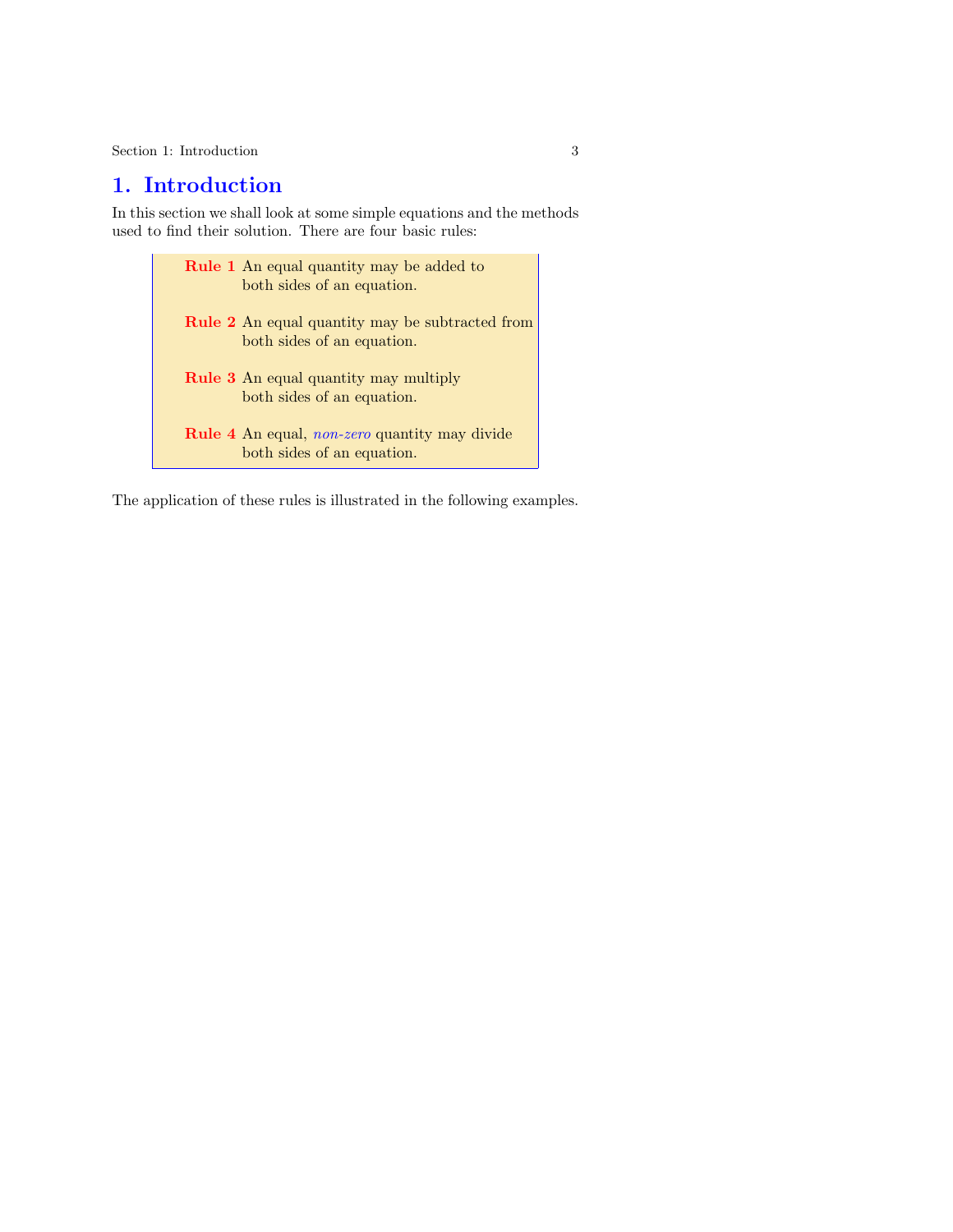Example 1 Solve the equations

(a) 
$$
3x - 8 = x + 10
$$
, (b)  $\frac{x}{2} = -6$ .

### Solution

(a) By Rule 1 we may add 8 to both sides:

$$
3x - 8 + 8 = x + 10 + 8
$$
 i.e.  $3x = x + 18$ .

By Rule 2 we may subtract  $x$  from both sides:

$$
3x - x = x + 18 - x
$$
 i.e.  $2x = 18$ .

Finally, by Rule 4 we may divide both sides by 2 giving  $x = 9$ .

(b) By Rule 3 we may multiply both sides by 2,

$$
\left(\frac{2}{1}\right) \times \left(\frac{x}{2}\right) = 2 \times (-6) \quad \text{i.e.} \quad x = -12.
$$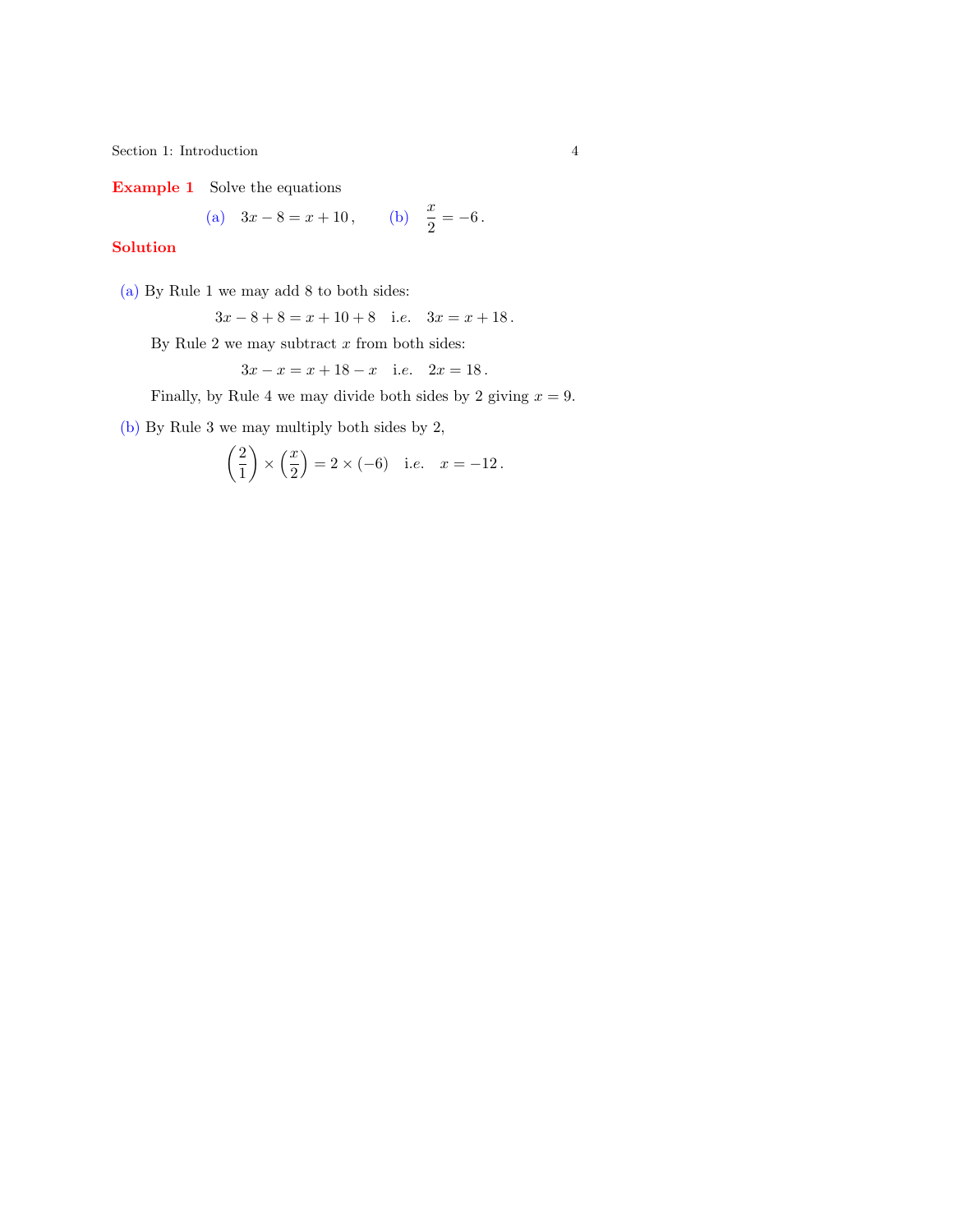It is always good to check that the solution is correct by substituting the value into both sides of the equation. In **Example 1** (a), by substituting  $x = 9$  into the left hand side of the equation we see that

$$
3x - 8 = 3 \times 9 - 8 = 19.
$$

Substituting  $x = 9$  into the right hand side of the equation gives

 $x + 10 = 9 + 10 = 19$  $x + 10 = 9 + 10 = 19$ .

Since both sides of t[he eq](#page-14-0)uation are equal when  $x = 9$ , it is a correct solution. In this case [it is](#page-16-0) the only solution to the equation but it is important to note that some equations have more than one solution.

EXERCISE 1. Solve each of the following equations. (Click on green letters for solutions.)

(a)  $3x = 18$ , (b)  $7x = -14$ (c)  $-2x = -10$  (d)  $28x = 35$ (e)  $5x - 3x - 12x = 29 - 2 - 7$  (f)  $-\frac{x}{5}$  $\frac{x}{5} = 3$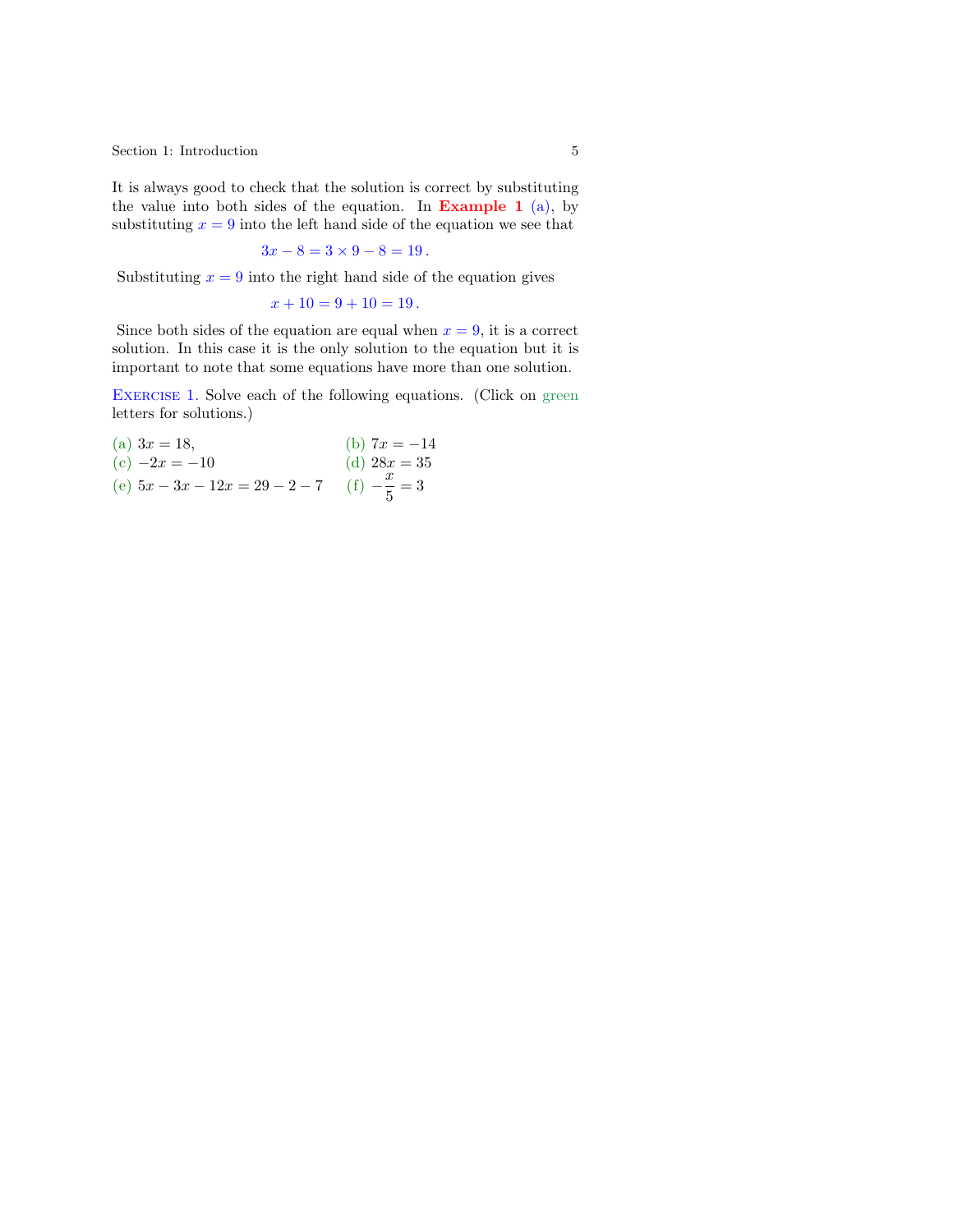<span id="page-5-0"></span>Try the following short quizzes.

Quiz Which of the following is the solution to the equation

 $8x + 5x - 3x = 17 - 9 + 22$ ?

(a) 2 (b) −2 (c) 3 (d) −3

Quiz Which of the following is the solution to the equation

(a) 
$$
\frac{2}{5}
$$
 \t\t (b)  $-\frac{1}{5}$  \t\t (c)  $\frac{1}{3}$  \t\t (d)  $-\frac{6}{17}$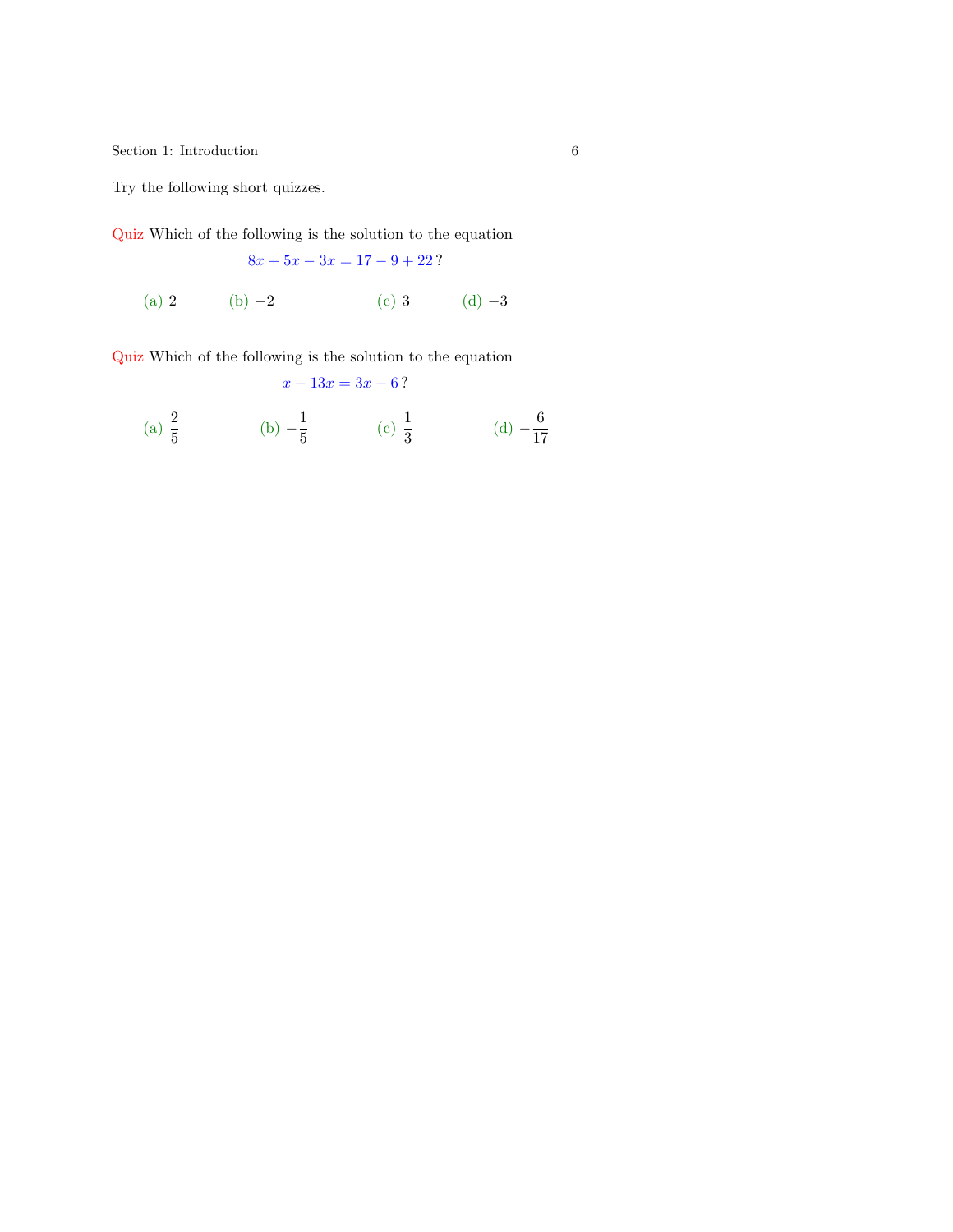# 2. Further Equations

We are now ready to move on to slightly more sophisticated examples. Example 2 Find the solution to the equation

$$
5(x-3) - 7(6-x) = 24 - 3(8-x) - 3
$$

### Solution

Removing the brackets from both sides first and then simplifying:

$$
5(x-3) - 7(6-x) = 24 - 3(8-x) - 3
$$
  
\n
$$
5x - 15 - 42 + 7x = 24 - 24 + 3x - 3
$$
  
\n
$$
5x + 7x - 15 - 42 = 3x - 3
$$
  
\n
$$
12x - 57 = 3x - 3
$$

Adding 57 to both sides:

$$
12x = 3x - 3 + 57 = 3x + 54
$$

Subtracting  $3x$  from both sides:

 $12x - 3x = 54$  or  $9x = 54$  giving  $x = 6$ .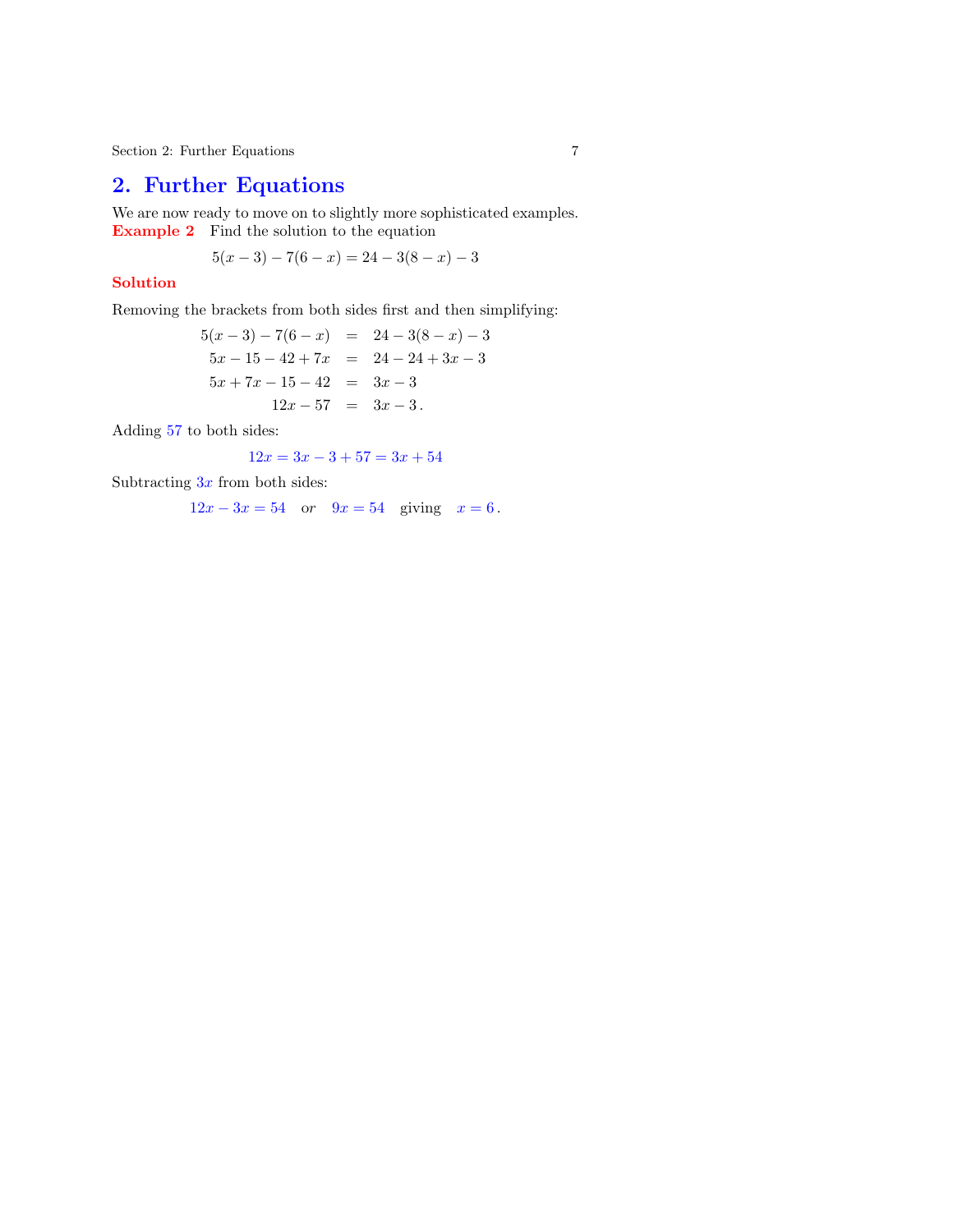<span id="page-7-0"></span> $8$  Section 2: Further Equations  $8$ 

EXERCISE 2. Find the solution to each of the following equations. (Click on green letters for solutions.)

- (a)  $2x + 3 = 16 (2x 3)$
- (b)  $8(x-1) + 17(x-3) = 4(4x-9) + 4$
- (c)  $15(x-1) + 4(x+3) = 2(7+x)$

Quiz Which of the following is the solution to the equation

$$
5x - (4x - 7)(3x - 5) = 6 - 3(4x - 9)(x - 1)?
$$
  
(a) -2 (b) -1 (c) 2 (d) 4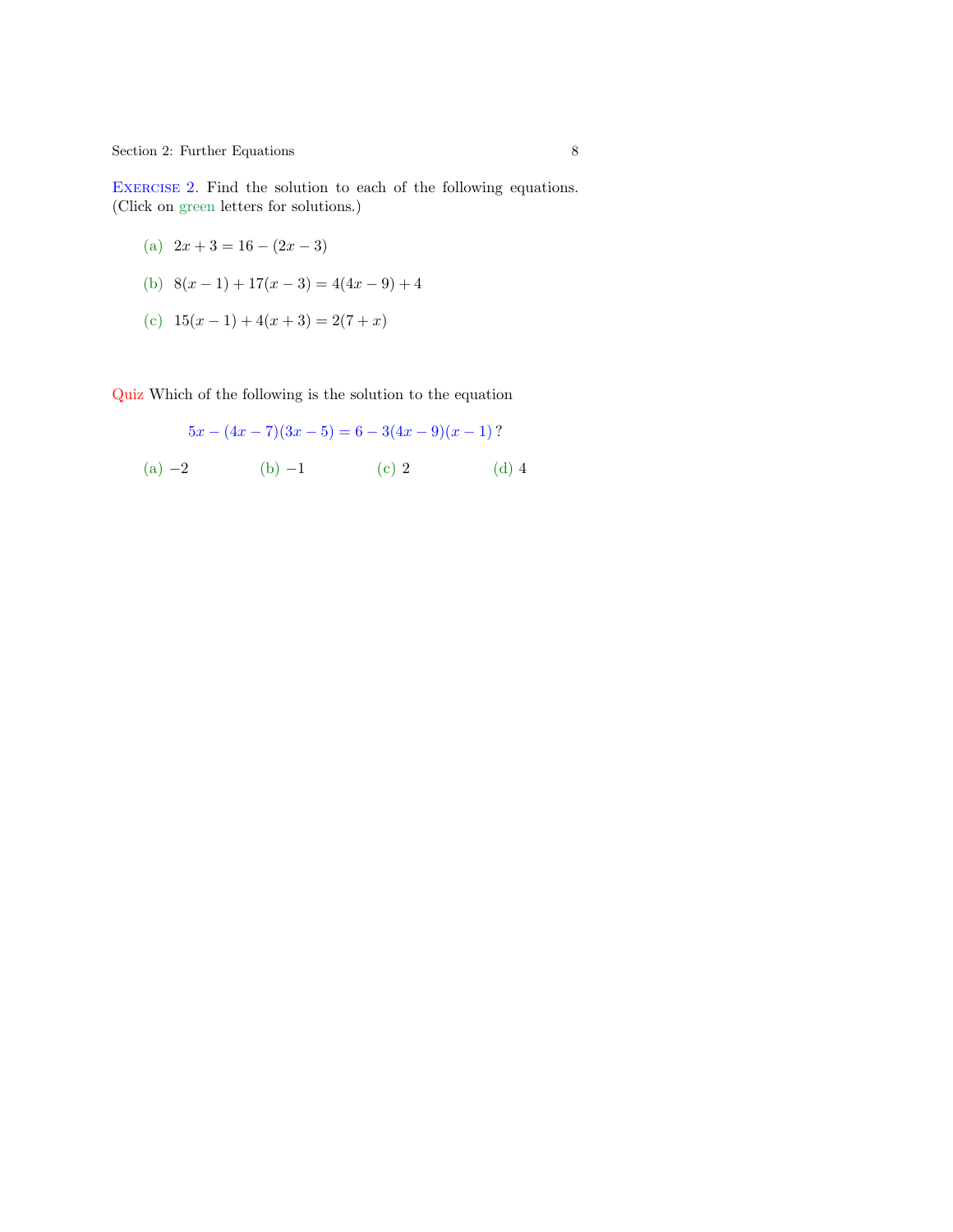Section 2: Further Equations 9

When fractions occur we can sometimes transform the equation to one that does not involve fractions.

Example 3 Find the solution to the equation

 $(4x/5) - (7/4) = (x/5) + (x/4)$ .

#### Solution

The least common multiple of the denominators in the equation is  $4 \times 5 = 20$  and we proceed as follows:

$$
20\left(\frac{4x}{5} - \frac{7}{4}\right) = 20\left(\frac{x}{5} + \frac{x}{4}\right)
$$
  

$$
\frac{20}{1} \cdot \frac{4x}{5} - \frac{20}{1} \cdot \frac{7}{4} = \frac{20}{1} \cdot \frac{x}{5} + \frac{20}{1} \cdot \frac{x}{4}
$$
  

$$
16x - 35 = 9x.
$$

adding 35 to both sides and subtracting  $9x$  from both sides leads to

 $7x = 35$  so  $x = 5$  is the solution to the equation.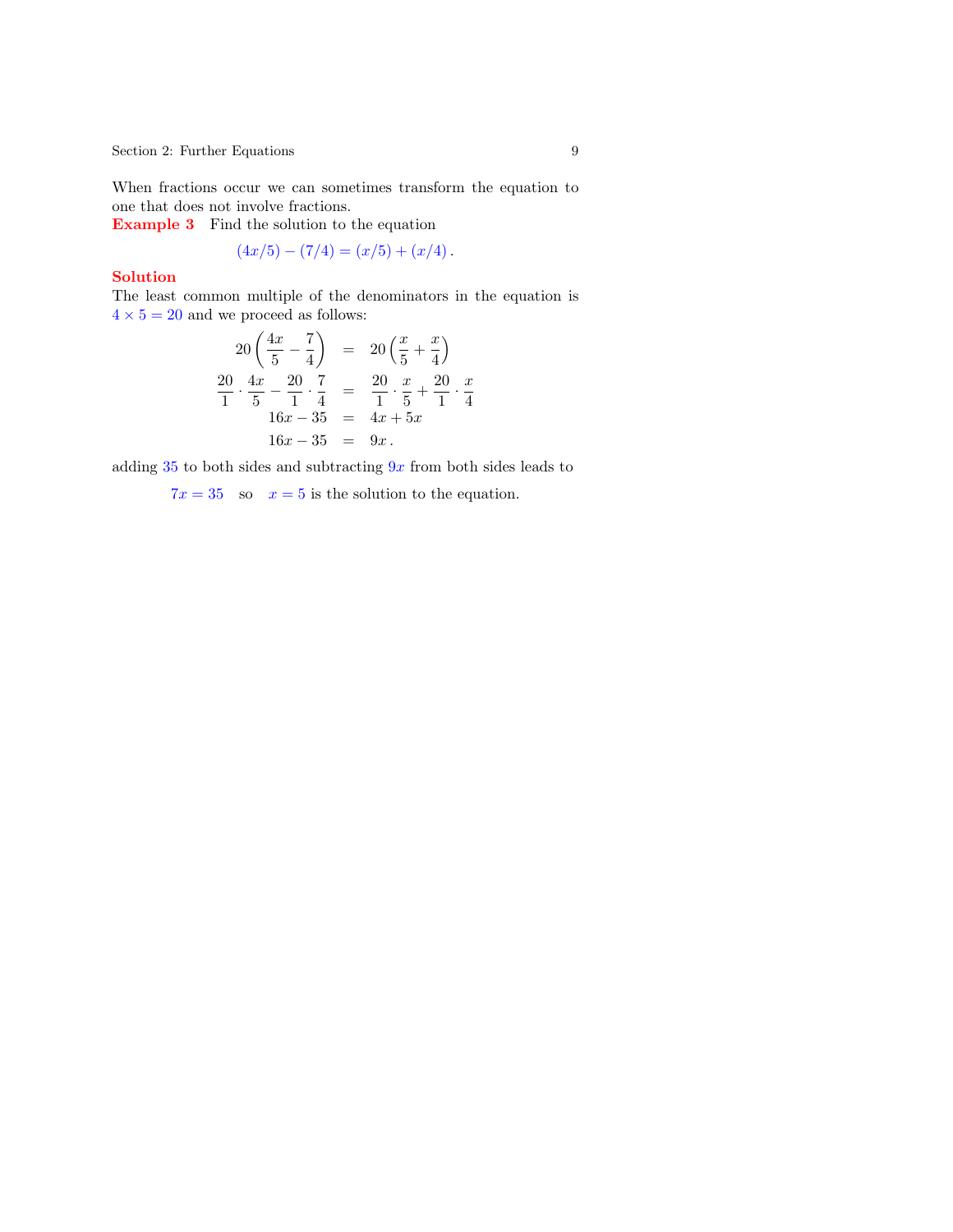<span id="page-9-0"></span>Section 2: Further Equations 10

EXERCISE 3. Find the solution to each of the following equations. (Click on green letters for solutions.)

(a) 
$$
5x-6(x-5) = 2(x+5) + 5(x-4)
$$

(b) 
$$
(x+15)(x-3) - (x^2 - 6x + 9) = 30 - 15(x - 1)
$$

(c)  $(x-2)/2 + (x+10)/9 = 5$ 

Quiz Which of the following is the solution to the equation

(x − 4)/7 = (x − 10)/5 ? (a) 11 (b) −10 (c) 19 (d) 25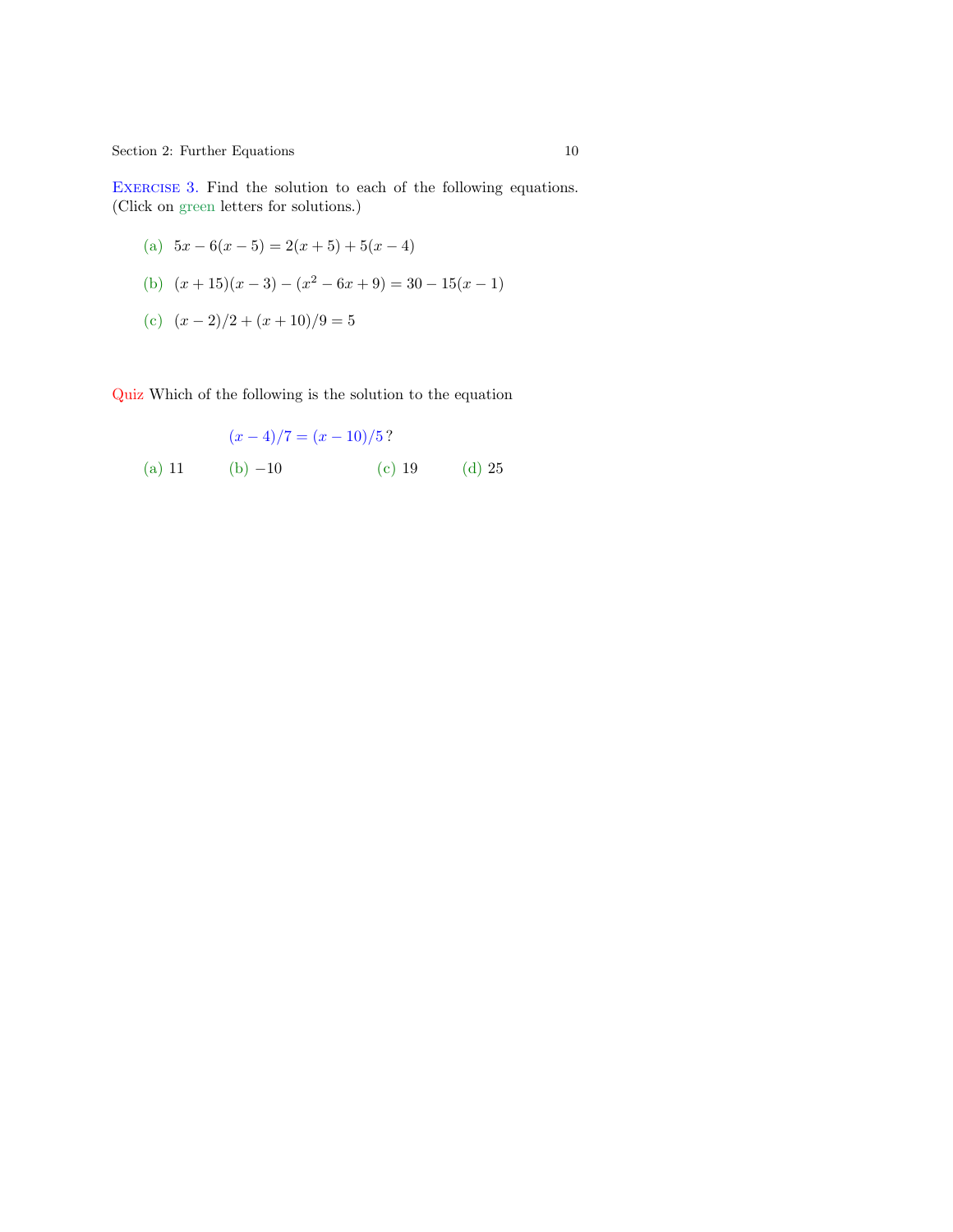Section 3: Quiz on Equations 11

# 3. Quiz on Equations

Begin Quiz In each of the following, solve the equation and choose the solution from the options given.

| (a) 5                       | 1. $4(x+2)/5 = 7 + 5x/13$<br>(b) 13                      | $(c) -5$ | $(d) -13$ |
|-----------------------------|----------------------------------------------------------|----------|-----------|
| <b>2.</b> $(x+20)/9+3x/7=6$ |                                                          |          |           |
|                             | (a) 9 (b) 7<br><b>3.</b> $(x+35)/6 - (x+7)/9 = (x+21)/4$ | (c)5     | $(d)$ 2   |
|                             | (a) $-5$ (b) 2<br>4. $(x+1)(2x+1) = (x+3)(2x+3) - 14$    | $(c)$ 4  | $(d) -1$  |
| (a) 1                       | (b) $-1$                                                 | $(c)$ 2  | (d) $-2$  |
| End Quiz Score:             |                                                          | Correct  |           |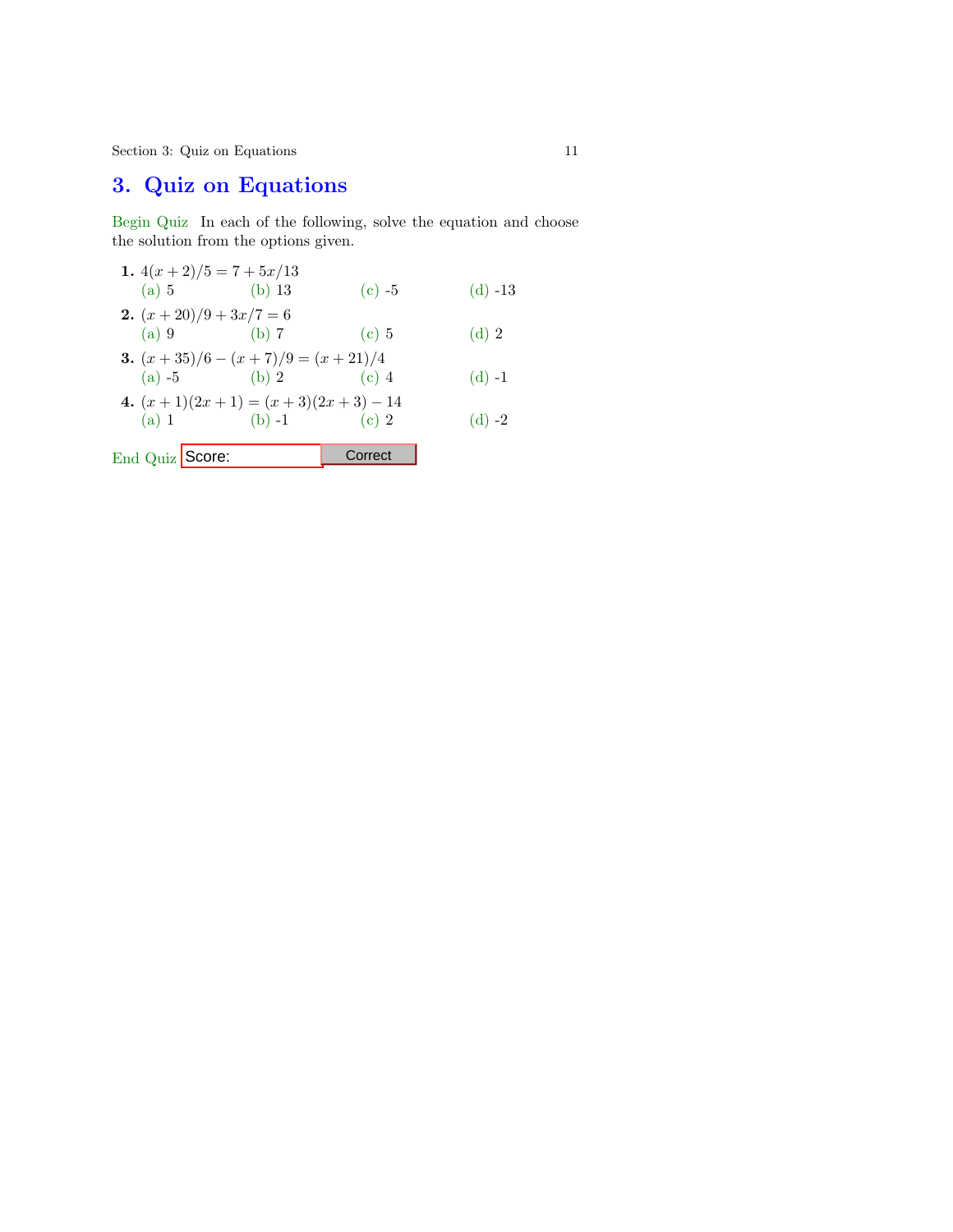# Solutions to Exercises

Exercise 1(a)

Dividing both sides by 3 gives

 $3x$  $\frac{3x}{3} = \frac{18}{3}$ or

 $x = 6$ .

3

Click on green square to return

 $\Box$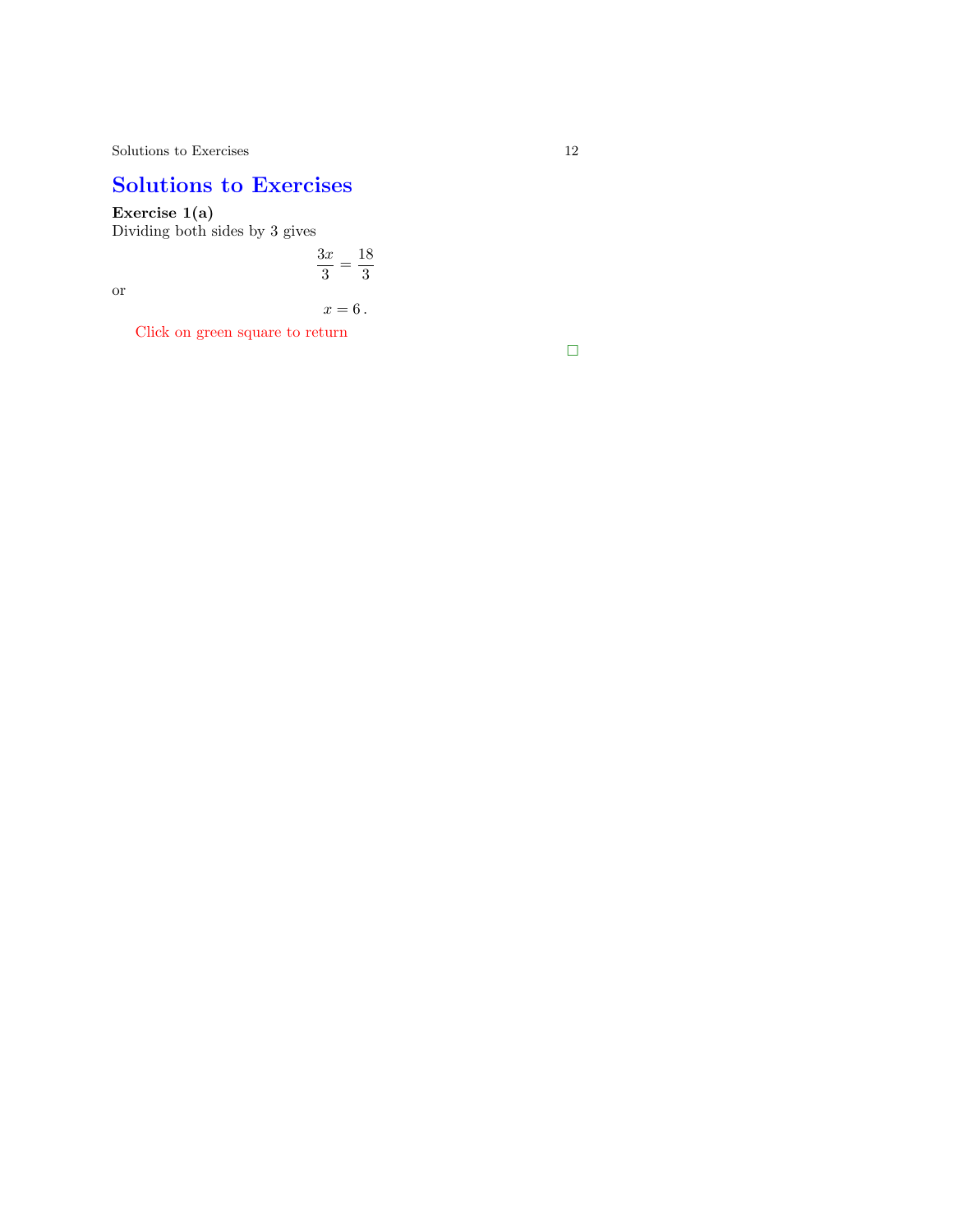<span id="page-12-0"></span> $\begin{tabular}{c} Solutions to Exercises \\ \end{tabular} \begin{tabular}{c} \textbf{13} \\ \textbf{24} \\ \textbf{35} \\ \textbf{46} \\ \textbf{57} \\ \textbf{68} \\ \textbf{78} \\ \textbf{89} \\ \textbf{100} \\ \textbf{113} \\ \textbf{120} \\ \textbf{131} \\ \textbf{141} \\ \textbf{151} \\ \textbf{161} \\ \textbf{182} \\ \textbf{193} \\ \textbf{199} \\ \textbf{190} \\ \textbf{100} \\ \textbf{101} \\ \textbf{113} \\ \textbf{$ 

#### Exercise 1(b)

Dividing both sides by 7 gives

 $7x$  $\frac{7x}{7} = -\frac{14}{7}$ 7

or

$$
x=-2\,.
$$

Click on green square to return

 $\Box$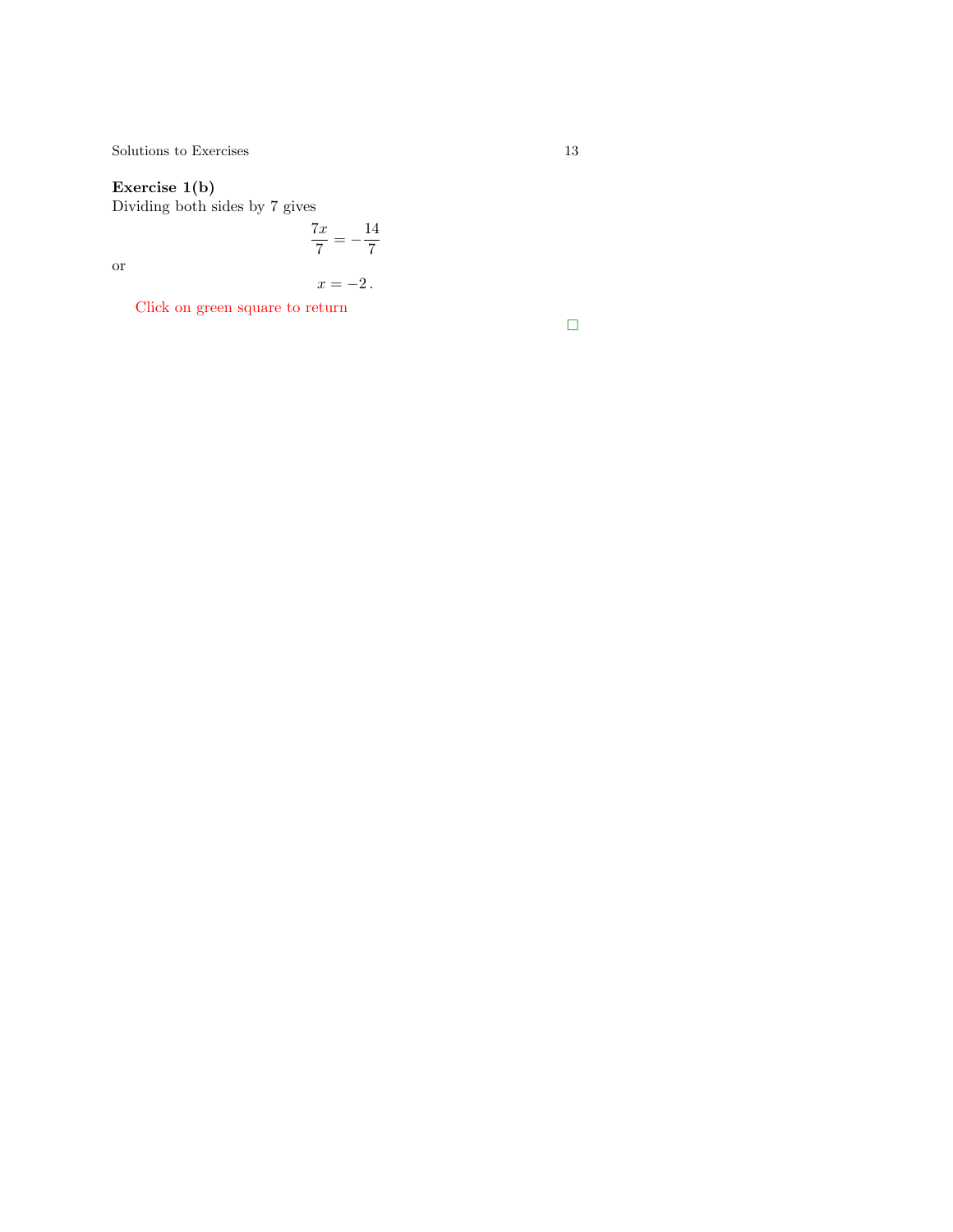#### Exercise 1(c)

Dividing both sides by  $-2$  gives

$$
\frac{-2x}{-2} = \frac{-10}{-2}
$$

or

$$
x=5.
$$

Click on green square to return  $\hfill\Box$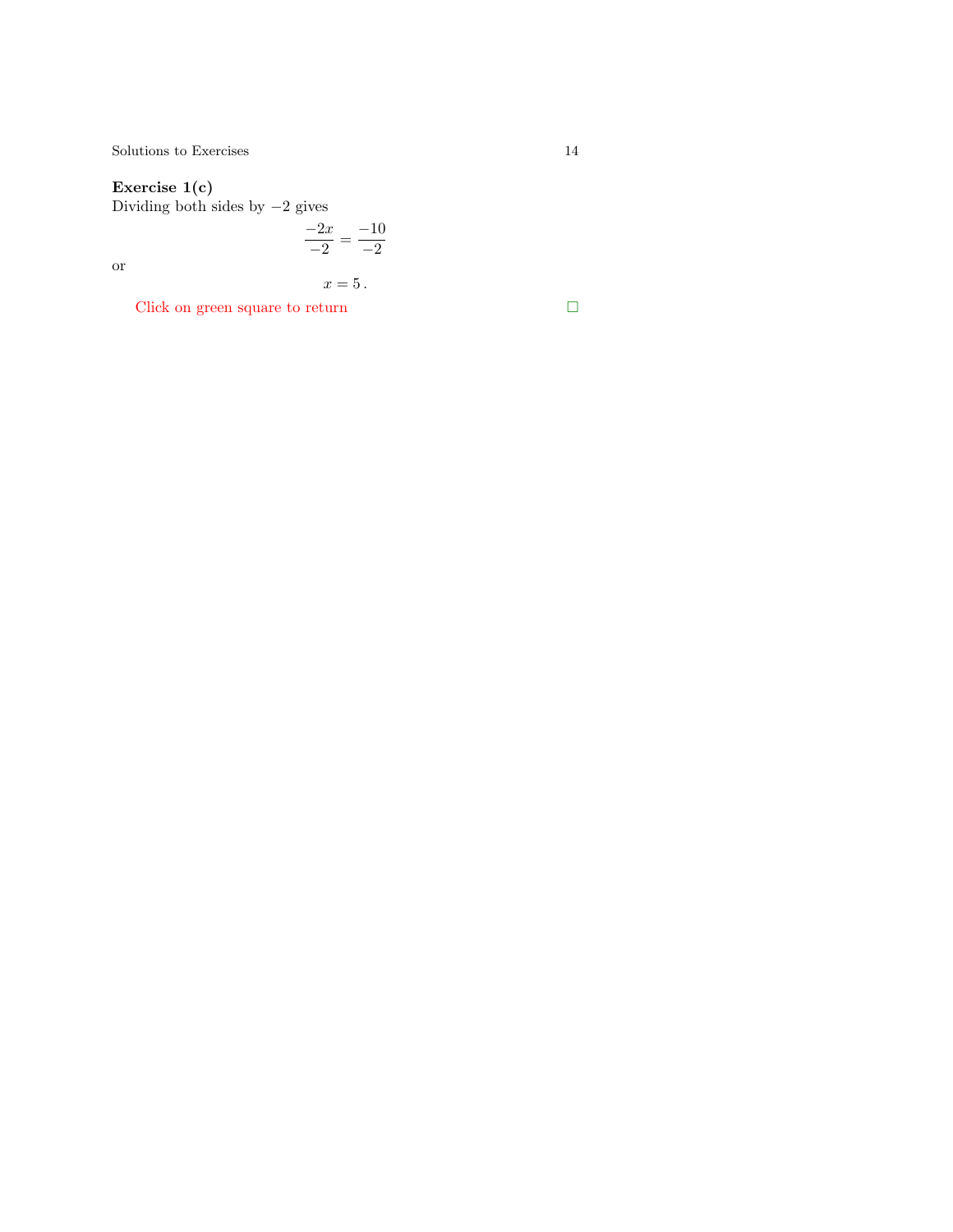<span id="page-14-0"></span> $\begin{tabular}{c} Solutions to Exercises\\ \end{tabular} \begin{tabular}{c} \textbf{5} \\ \textbf{6} \\ \textbf{7} \\ \textbf{8} \\ \textbf{9} \\ \textbf{10} \\ \textbf{11} \\ \textbf{12} \\ \textbf{13} \\ \textbf{14} \\ \textbf{15} \\ \textbf{16} \\ \textbf{17} \\ \textbf{18} \\ \textbf{19} \\ \textbf{19} \\ \textbf{10} \\ \textbf{10} \\ \textbf{11} \\ \textbf{12} \\ \textbf{13} \\ \textbf{14} \\ \textbf{15} \\ \textbf{16} \\ \textbf{17}$ 

## Exercise 1(d)

Here 7 is the highest common factor of 28 and 35. First let us divide both sides by this.

$$
28x = 35
$$
  

$$
\frac{28x}{7} = \frac{35}{7}
$$
  

$$
4x = 5
$$
  
Now divide both sides by 4.  

$$
\frac{4x}{4} = \frac{5}{4}
$$
  

$$
x = \frac{5}{4}
$$

The solution is thus  $x = 5/4$ .

Click on green square to return  $\hfill\Box$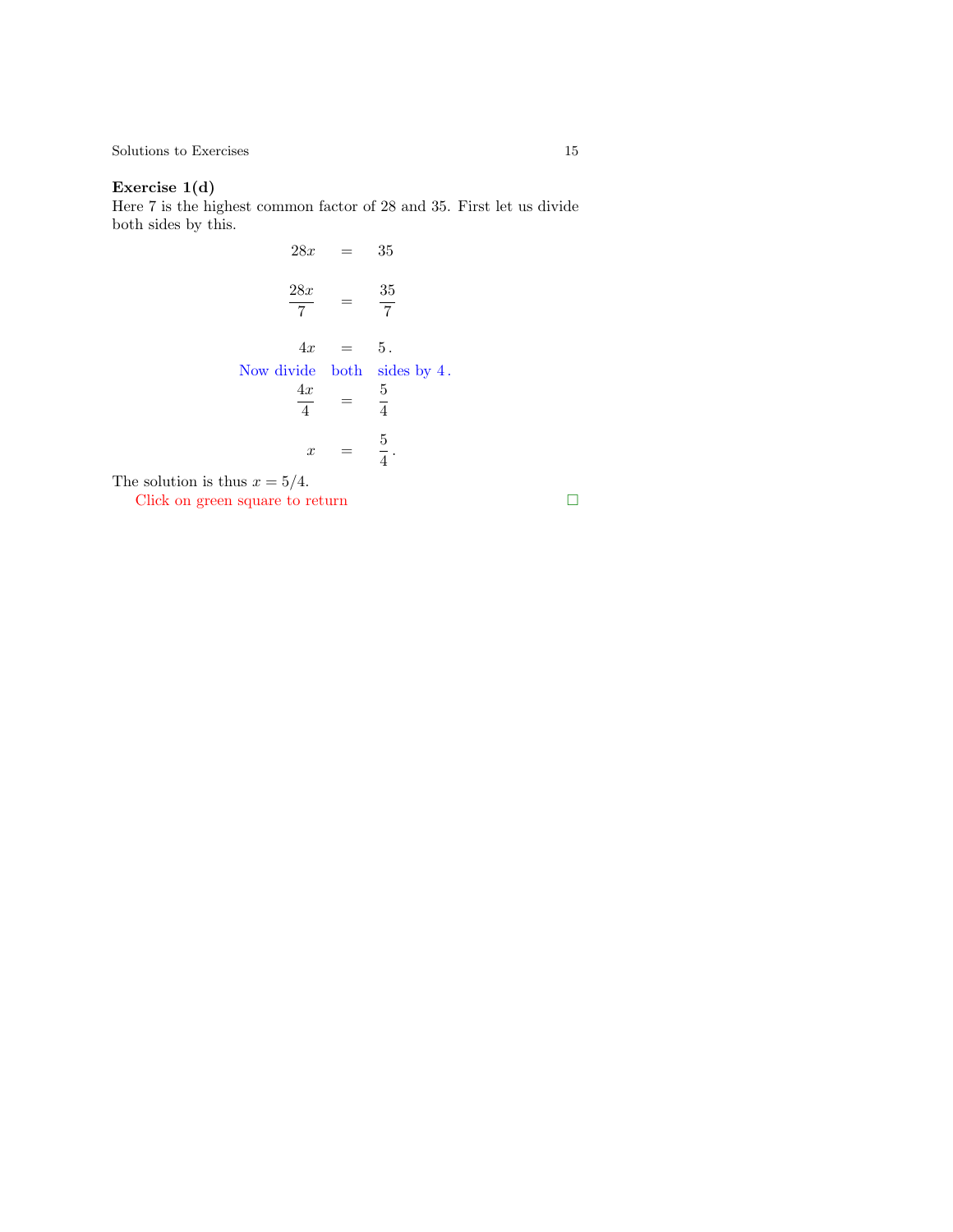## Exercise 1(e)

First let us simplify both sides. The left hand side is

$$
5x - 3x - 12x = 5x - 15x = -10x.
$$

The right hand side is

$$
29 - 2 - 7 = 29 - 9 = 20.
$$

The original equation is thus

$$
-10x = 20
$$

and the solution to this is obtained by dividing both sides of the equation by  $-10$ .

$$
\frac{-10x}{-10} = \frac{20}{-10},
$$

so that

$$
x=-2.
$$

Click on green square to return  $\hfill \Box$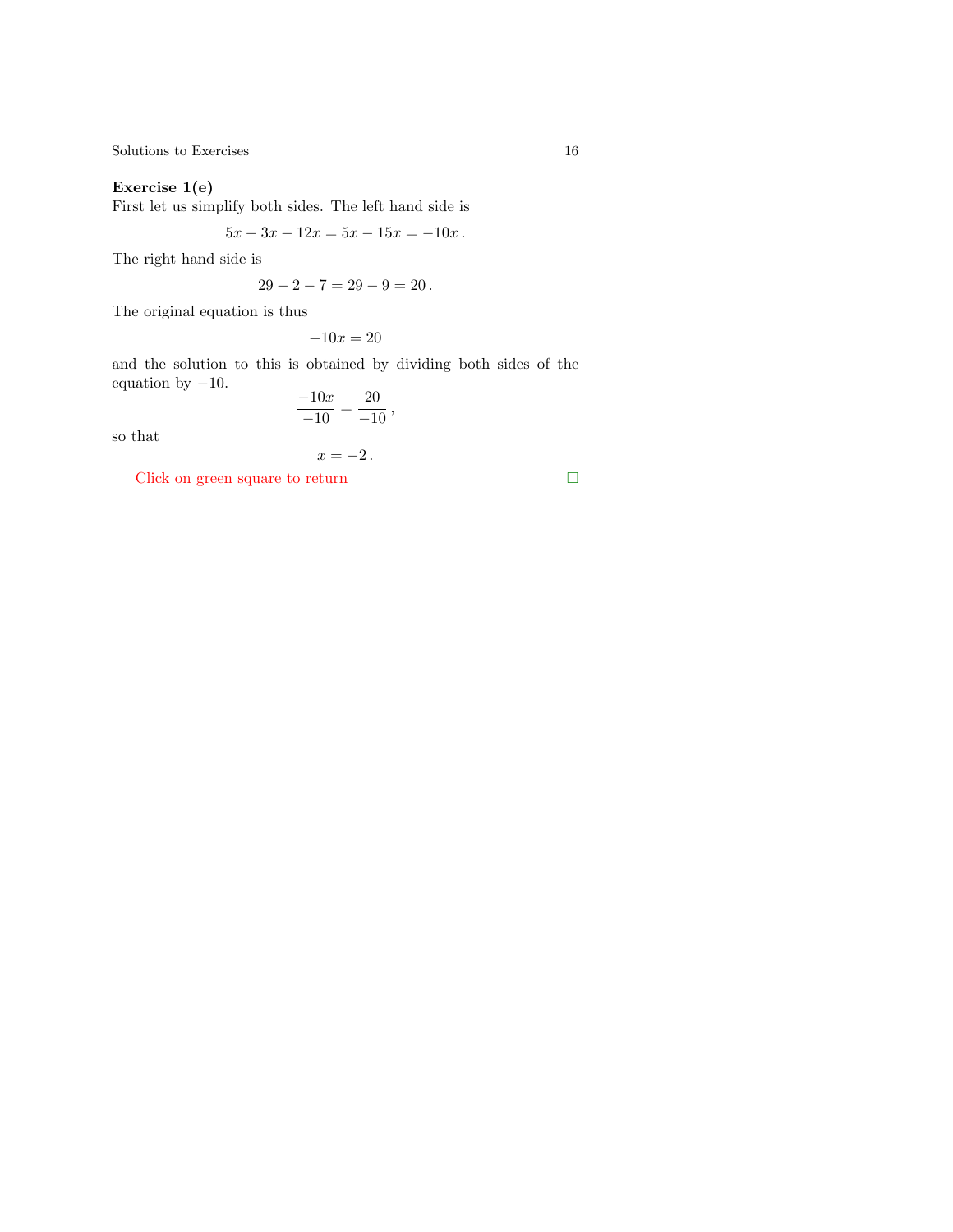<span id="page-16-0"></span> $\begin{tabular}{c} Solutions to Exercises \\ \end{tabular} \begin{tabular}{c} \textbf{17} \\ \textbf{21} \\ \textbf{32} \\ \textbf{43} \\ \textbf{54} \\ \textbf{65} \\ \textbf{76} \\ \textbf{87} \\ \textbf{98} \\ \textbf{108} \\ \textbf{117} \\ \textbf{129} \\ \textbf{130} \\ \textbf{140} \\ \textbf{150} \\ \textbf{160} \\ \textbf{17} \\ \textbf{180} \\ \textbf{190} \\ \textbf{190} \\ \textbf{190} \\ \textbf{100} \\ \textbf{10$ 

## Exercise 1(f)

In this case we must multiply both sides by 5.

$$
-\frac{x}{5} = 3
$$
  

$$
-\frac{5 \times x}{5} = 5 \times 3
$$
  

$$
-x = 15
$$
  

$$
x = -15,
$$

and the solution in this case is  $x = -15$ .

Click on green square to return  $\hfill\Box$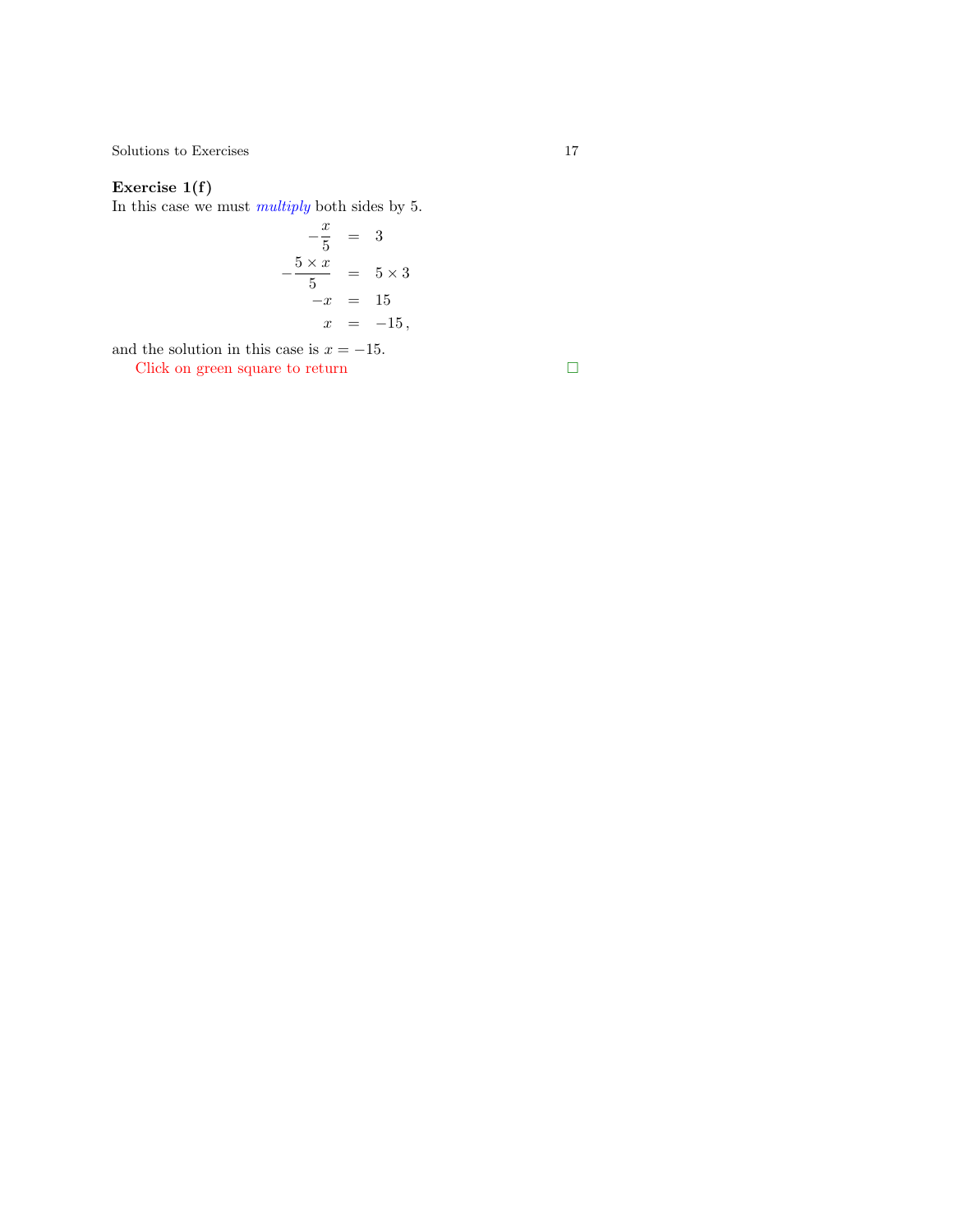Exercise 2(a)

$$
2x + 3 = 16 - (2x - 3)
$$
  
= 16 - 2x + 3  
= 19 - 2x

Now add  $2x$  to both sides and subtract  $3$  from both sides

$$
2x + 3 = 19 - 2x
$$
  
\n
$$
4x + 3 = 19
$$
  
\n
$$
4x = 19 - 3
$$
  
\n
$$
4x = 16
$$

and the solution is  $x = 4$ . This can be checked by putting  $x = 4$  in both sides of the first equation above and noting that each side will have the value 11.

Click on green square to return

$$
\Box
$$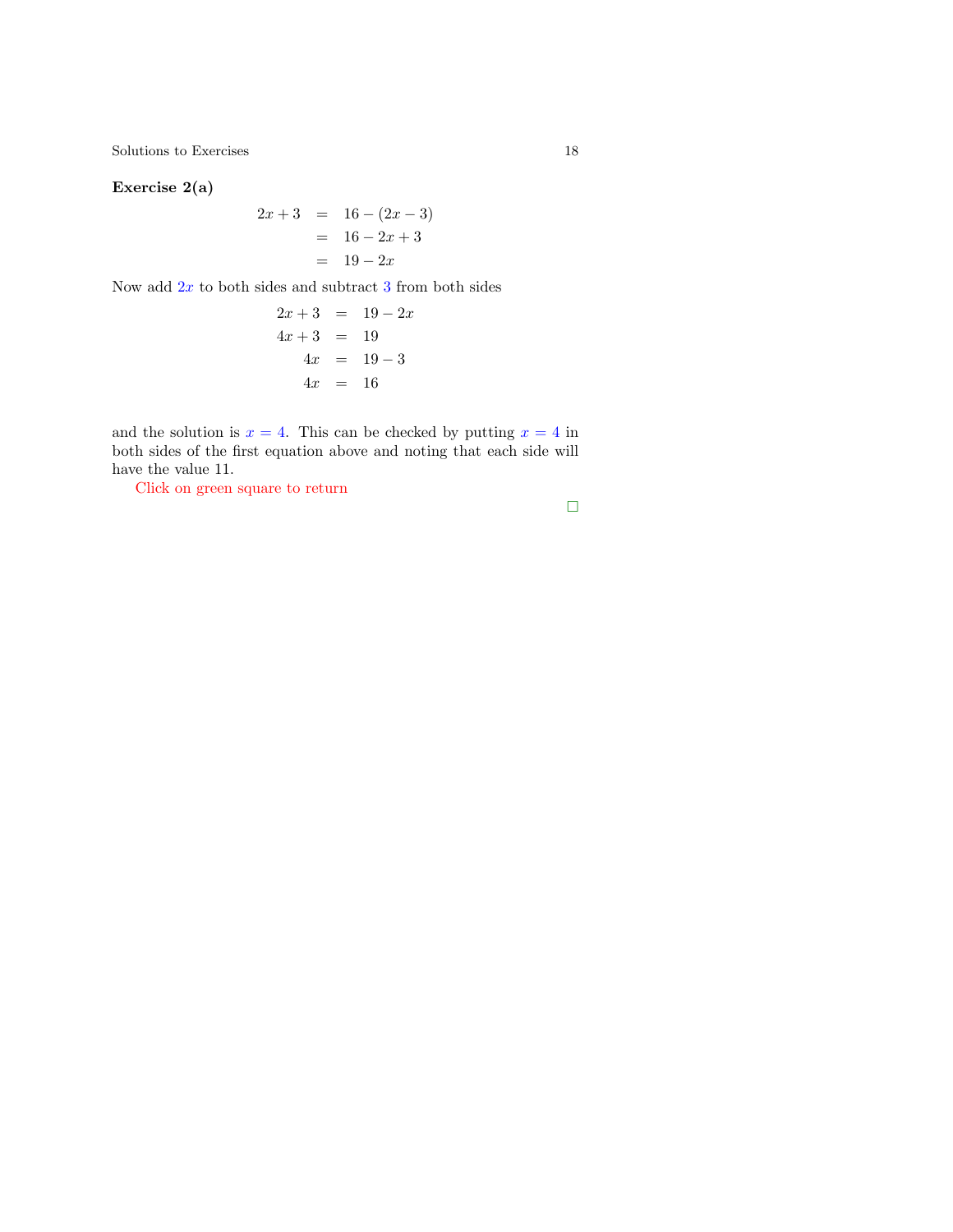$\begin{tabular}{c} Solutions to Exercises \\ \end{tabular} \begin{tabular}{c} \textbf{5} & \textbf{19} \\ \textbf{19} & \textbf{21} \\ \end{tabular}$ 

## Exercise 2(b)

$$
8(x - 1) + 17(x - 3) = 4(4x - 9) + 4
$$
  
\n
$$
8x - 8 + 17x - 51 = 16x - 36 + 4
$$
  
\n
$$
25x - 59 = 16x - 32
$$
  
\n
$$
25x - 16x - 59 = -32
$$
  
\n
$$
9x - 59 = -32
$$
  
\n
$$
9x = 59 - 32
$$
  
\n
$$
9x = 27
$$
  
\n
$$
x = 3
$$

Inserting  $x = 3$  into the equation we can check that both sides have the value 16.

Click on green square to return

 $\Box$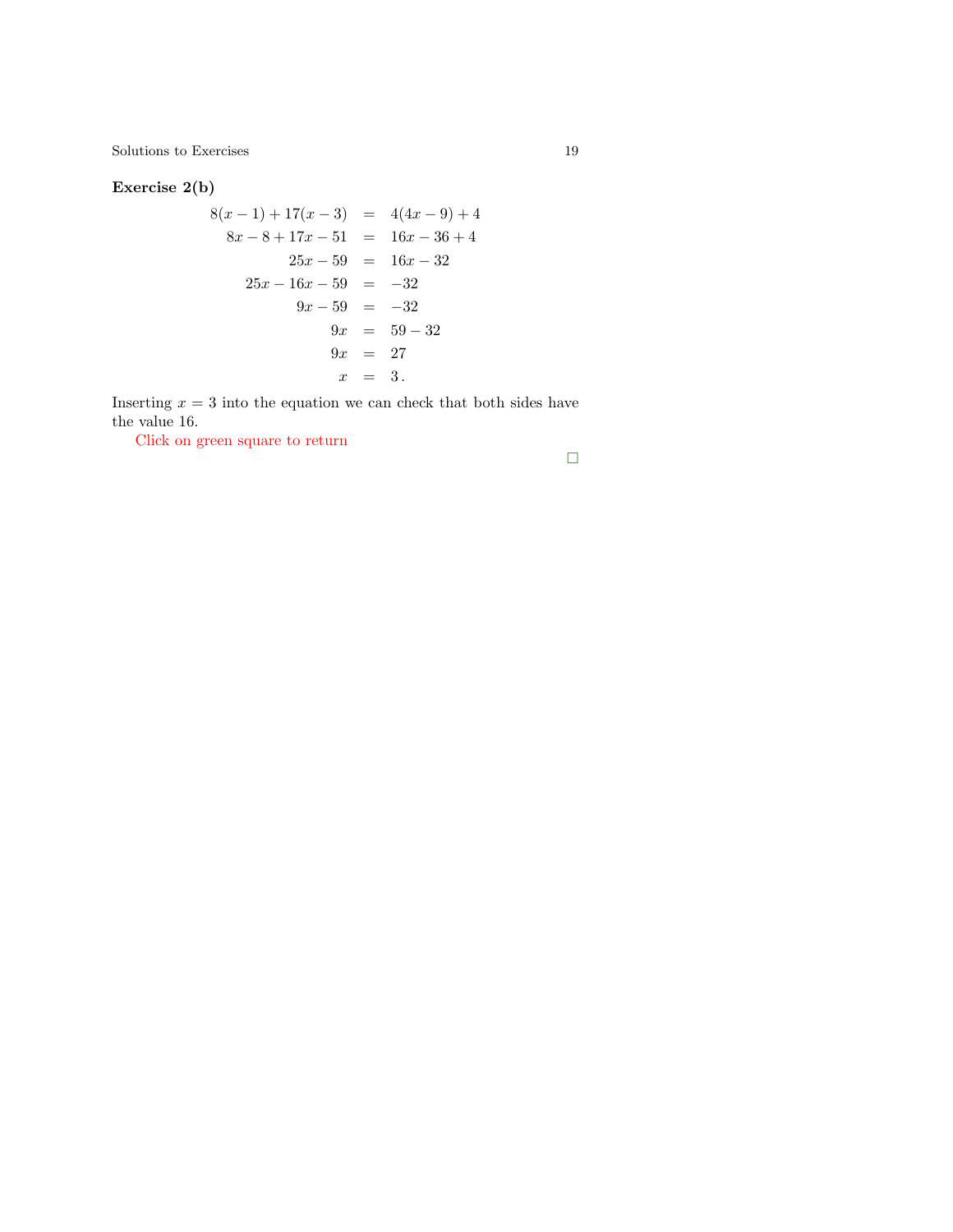Exercise 2(c)

$$
15(x - 1) + 4(x + 3) = 2(7 + x)
$$
  
\n
$$
15x - 15 + 4x + 12 = 14 + 2x
$$
  
\n
$$
19x - 3 = 2x + 14
$$
  
\n
$$
19x - 2x - 3 = 14
$$
  
\n
$$
17x - 3 = 14
$$
  
\n
$$
17x = 14 + 3 = 17
$$
  
\n
$$
x = 1
$$

Inserting  $x = 1$  into the equation we can check that both sides have the value 16. Click on green square to return  $\hfill \Box$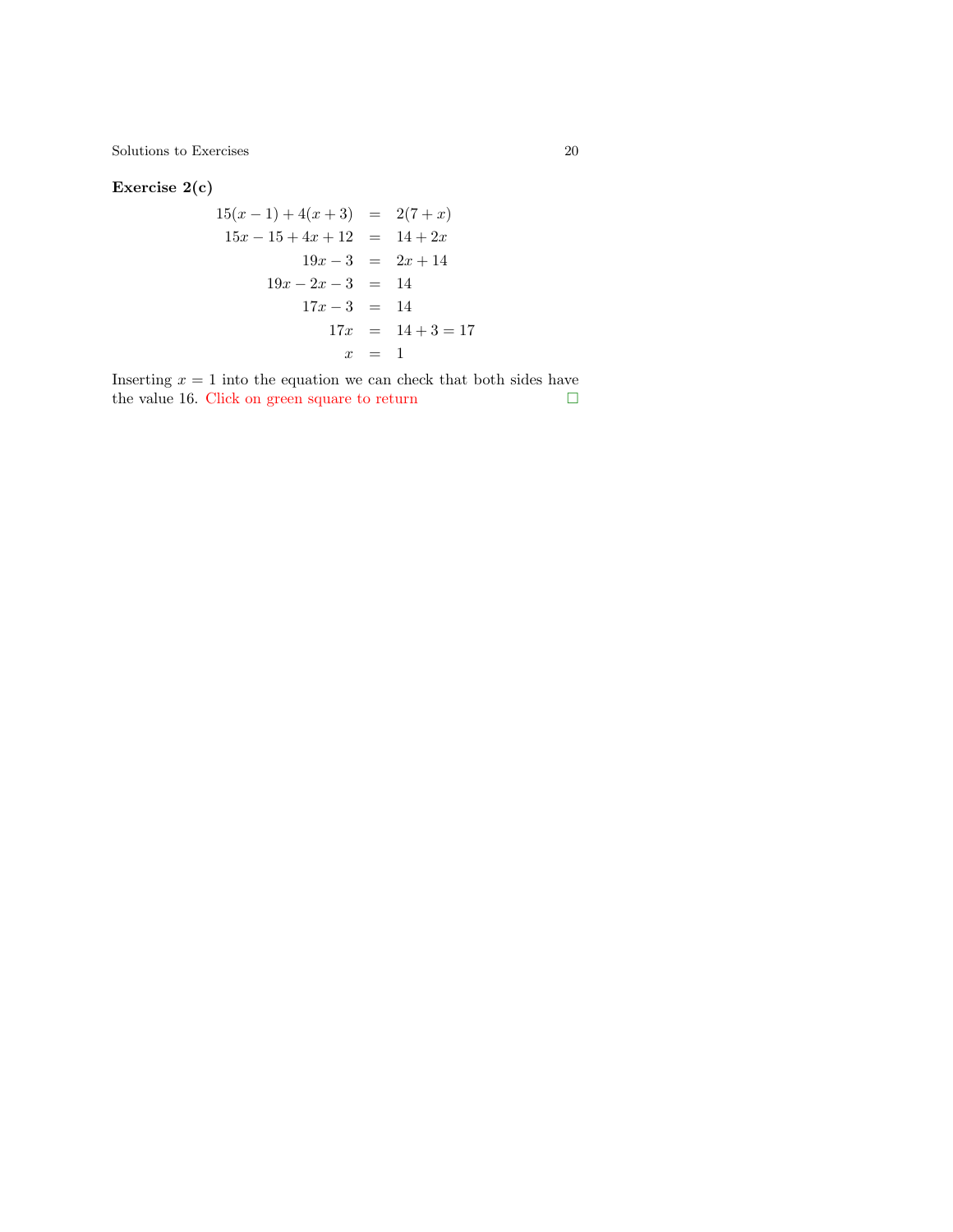Exercise 3(a)

$$
5x - 6(x - 5) = 2(x + 5) + 5(x - 4)
$$
  
\n
$$
5x - 6x + 30 = 2x + 10 + 5x - 20
$$
  
\n
$$
-x + 30 = 7x - 10
$$
  
\n
$$
30 = x + 7x - 10
$$
  
\n
$$
30 = 8x - 10
$$
  
\n
$$
30 + 10 = 8x
$$
  
\n
$$
8x = 40
$$
  
\n
$$
x = 5
$$

Click on green square to return  $\hfill\Box$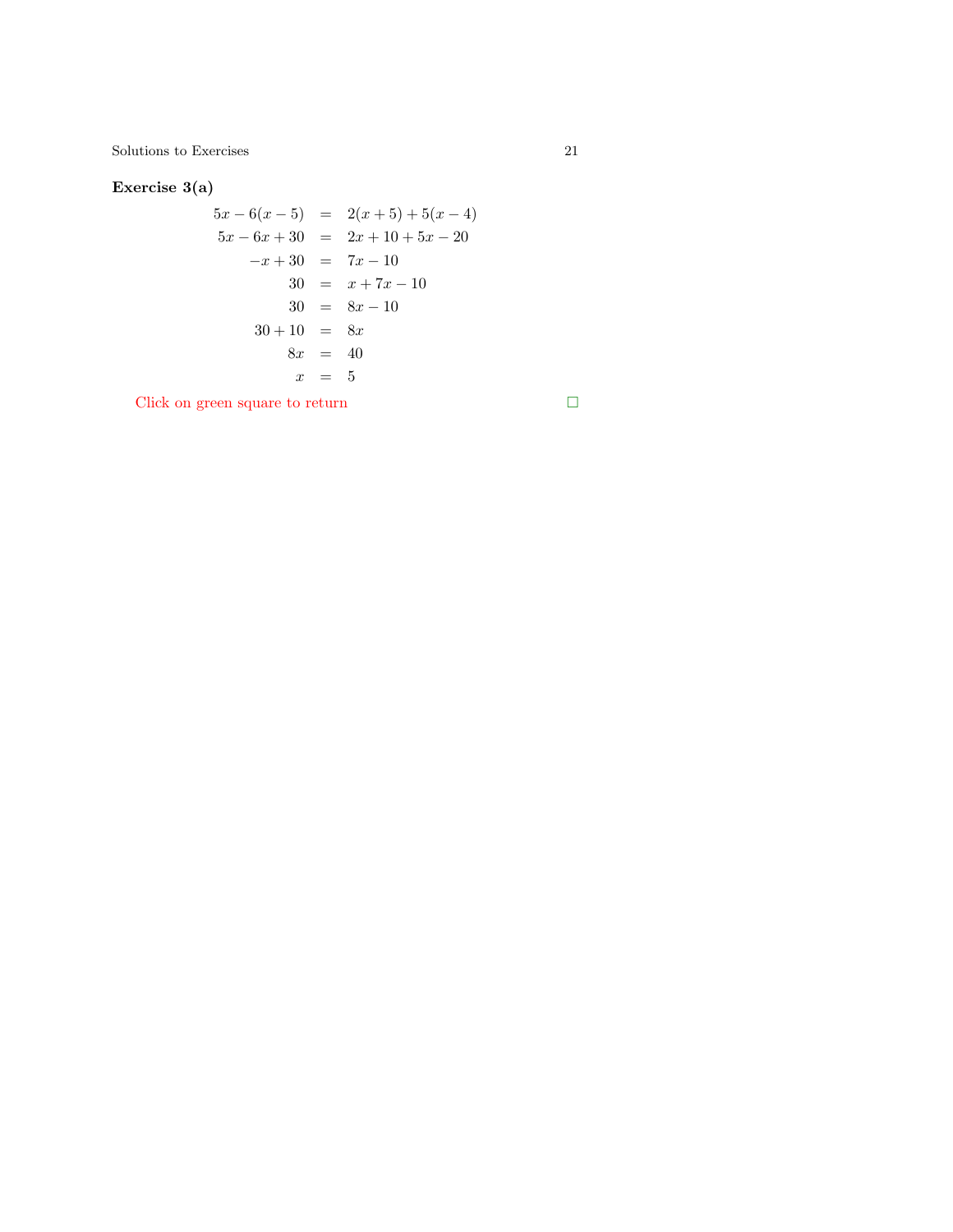Exercise 3(b) First, using FOIL, we expand

$$
(x+15)(x-3) = x2 - 3x + 15x - 45 = x2 + 12x - 45
$$

Now we have

$$
(x+15)(x-3) - (x2 - 6x + 9) = 30 - 15(x - 1)
$$
  
\n
$$
x2 + 12x - 45 - x2 + 6x - 9 = 30 - 15x + 15
$$
  
\n
$$
18x - 54 = 45 - 15x
$$
  
\n
$$
18x + 15x - 54 = 45
$$
  
\n
$$
33x - 54 = 45
$$
  
\n
$$
33x = 45 + 54
$$
  
\n
$$
33x = 99
$$
  
\n
$$
x = 3
$$

Click on green square to return  $\hfill \square$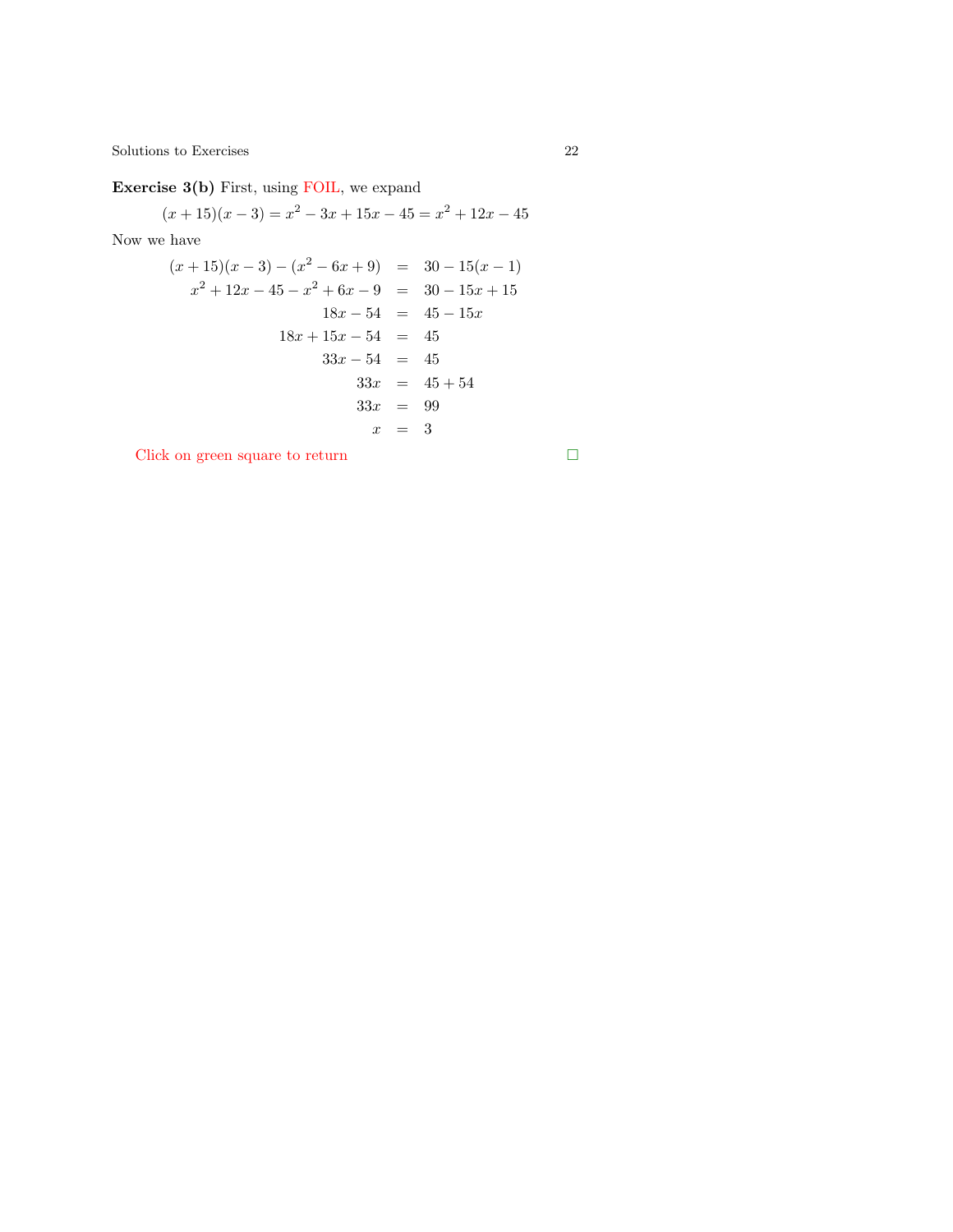## Exercise 3(c)

This time we multiply both sides by  $2 \times 9$ .

$$
\frac{(x-2)}{2} + \frac{(x+10)}{9} = 5
$$
  

$$
\frac{2 \times 9}{1} \times \frac{(x-2)}{2} + \frac{2 \times 9}{1} \times \frac{(x+10)}{9} = 2 \times 9 \times 5
$$
  

$$
9(x-2) + 2(x+10) = 90
$$
  

$$
9x - 18 + 2x + 20 = 90
$$
  

$$
11x + 2 = 90
$$
  

$$
11x = 88
$$
  

$$
x = 8
$$

Click on green square to return  $\hfill \square$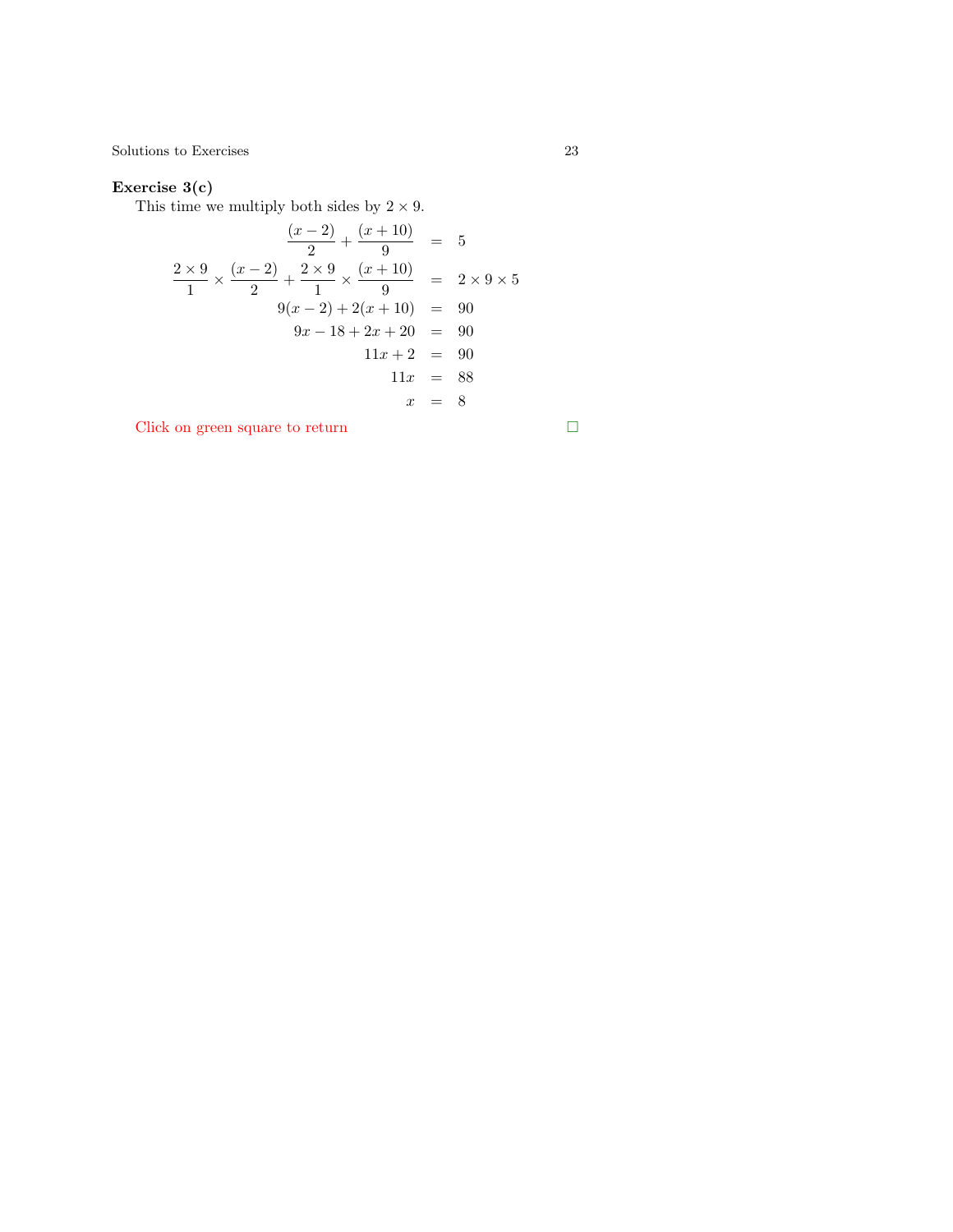Solutions to Quizzes 24

# Solutions to Quizzes

## Solution to Quiz:

Simplify both sides first:

$$
8x + 5x - 3x = 13x - 3x
$$
  
= 10x.  

$$
17 - 9 + 22 = 8 + 22
$$
  
= 30.

The equation to be solved is thus  $10x = 30$  and this clearly has solution  $x = 3$ .

End Quiz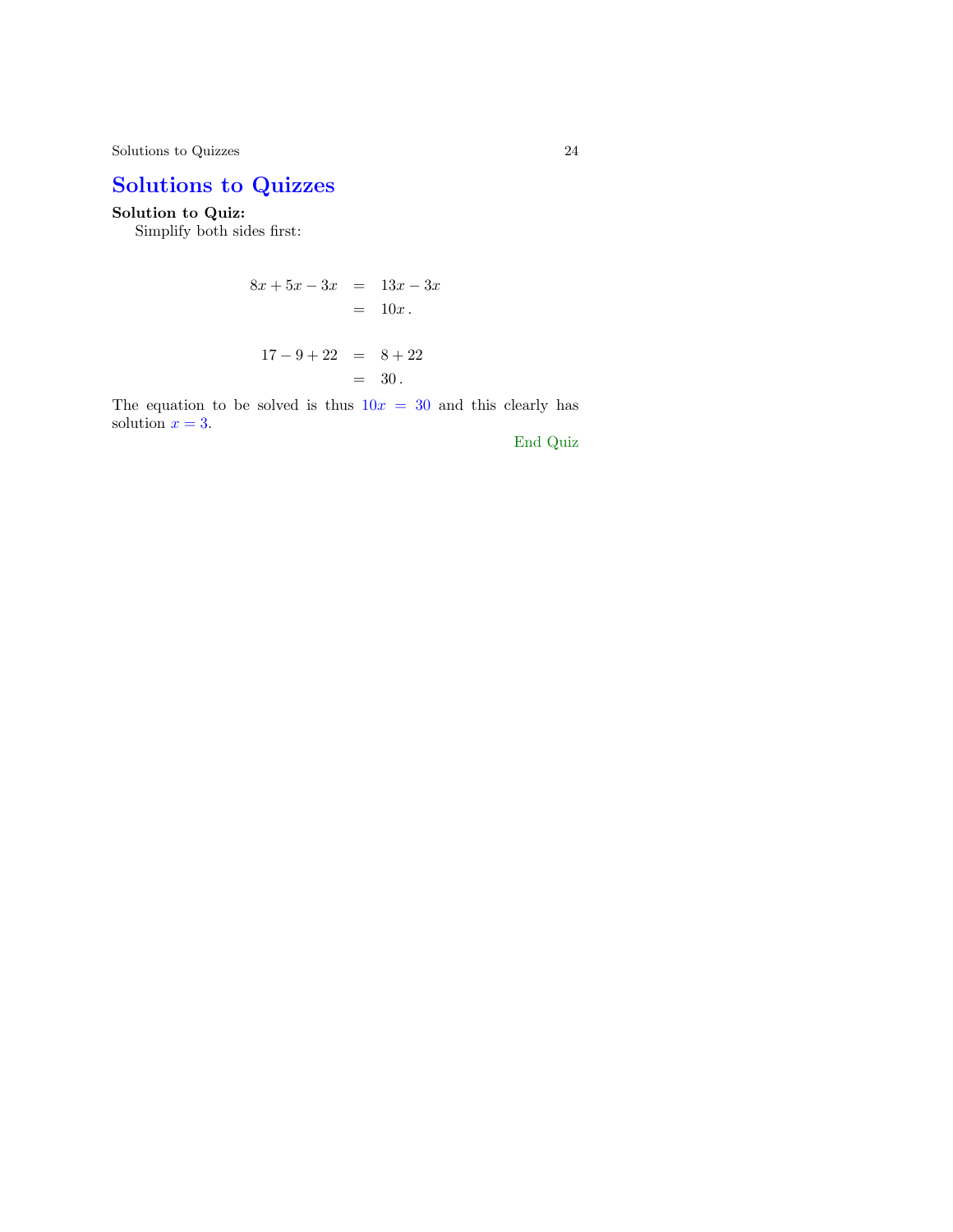$\begin{tabular}{c} Solutions to Quizzes \\ \end{tabular}$ 

# Solution to Quiz: l

$$
x - 13x = 3x - 6
$$
  
\n
$$
-12x = 3x - 6.
$$
  
\n
$$
0 = 12x + 3x - 6
$$
  
\n
$$
15x - 6 = 0
$$
  
\n
$$
15x = 6
$$
  
\n
$$
x = \frac{6}{15}
$$
  
\n
$$
= \frac{2}{5}.
$$

End Quiz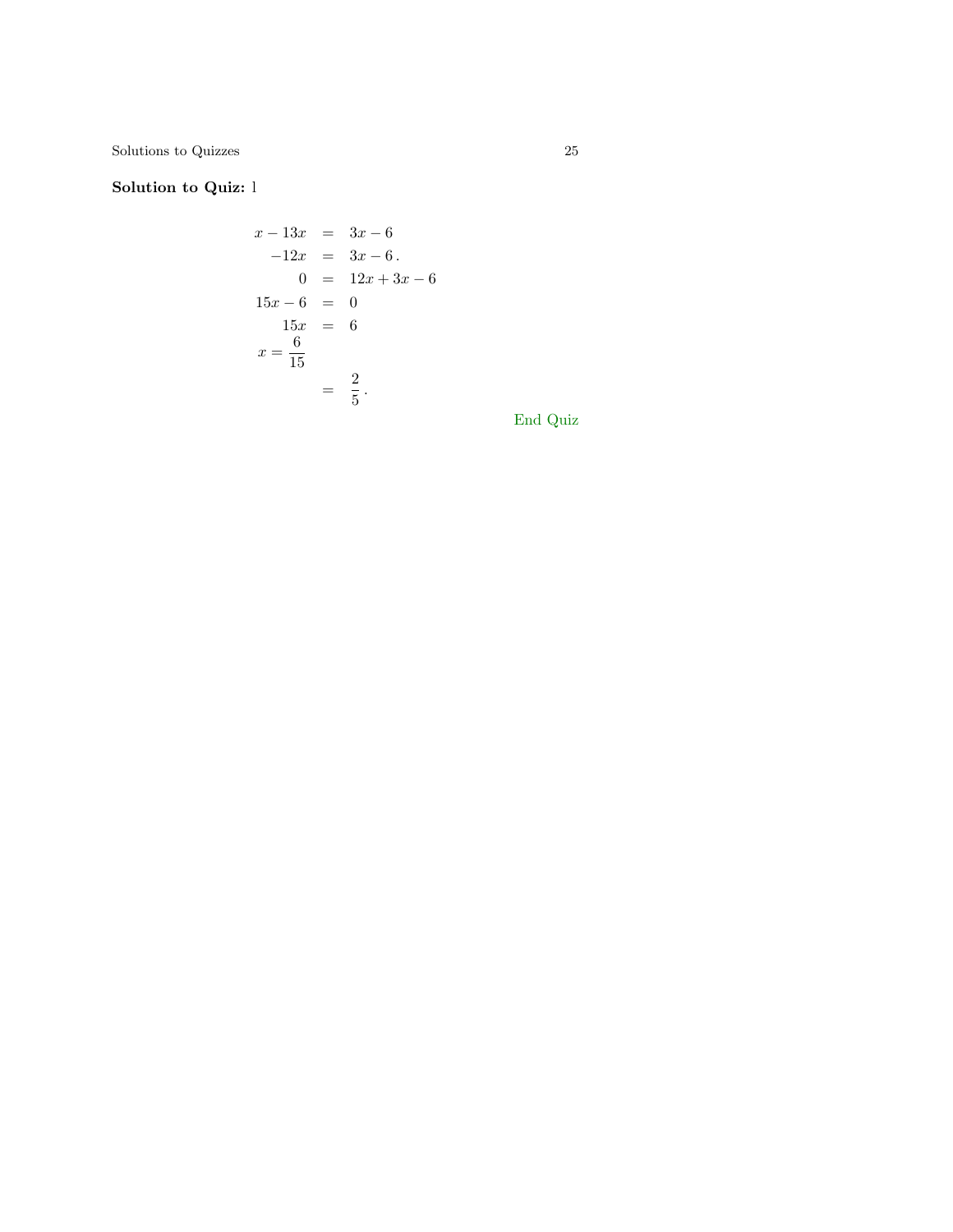Solution to Quiz: First expand the brackets separately using FOIL (see the package on Brackets):

$$
(4x-7)(3x-5) = 12x2 - 20x - 21x + 35
$$
  
= 12x<sup>2</sup> - 41x + 35.  

$$
(4x-9)(x-1) = 4x2 - 4x - 9x + 9
$$
  
= 4x<sup>2</sup> - 13x + 9.

These can now be substituted, *carefully*, into the equation:

$$
5x - [(4x - 7)(3x - 5)] = 6 - 3[(4x - 9)(x - 1)]
$$
  
\n
$$
5x - [12x2 - 41x + 35] = 6 - [4x2 - 13x + 9]
$$
  
\n
$$
5x - 12x2 + 41x - 35 = 6 - 4x2 + 13x - 9
$$
  
\n
$$
-12x2 + 46x - 35 = -12x2 + 39x - 21.
$$

Notice the extra pair of square brackets in the first equation above. These are to emphasise that the *negative* sign multiplies all of the parts inside the [ ]brackets. The procedure now follows in an obvious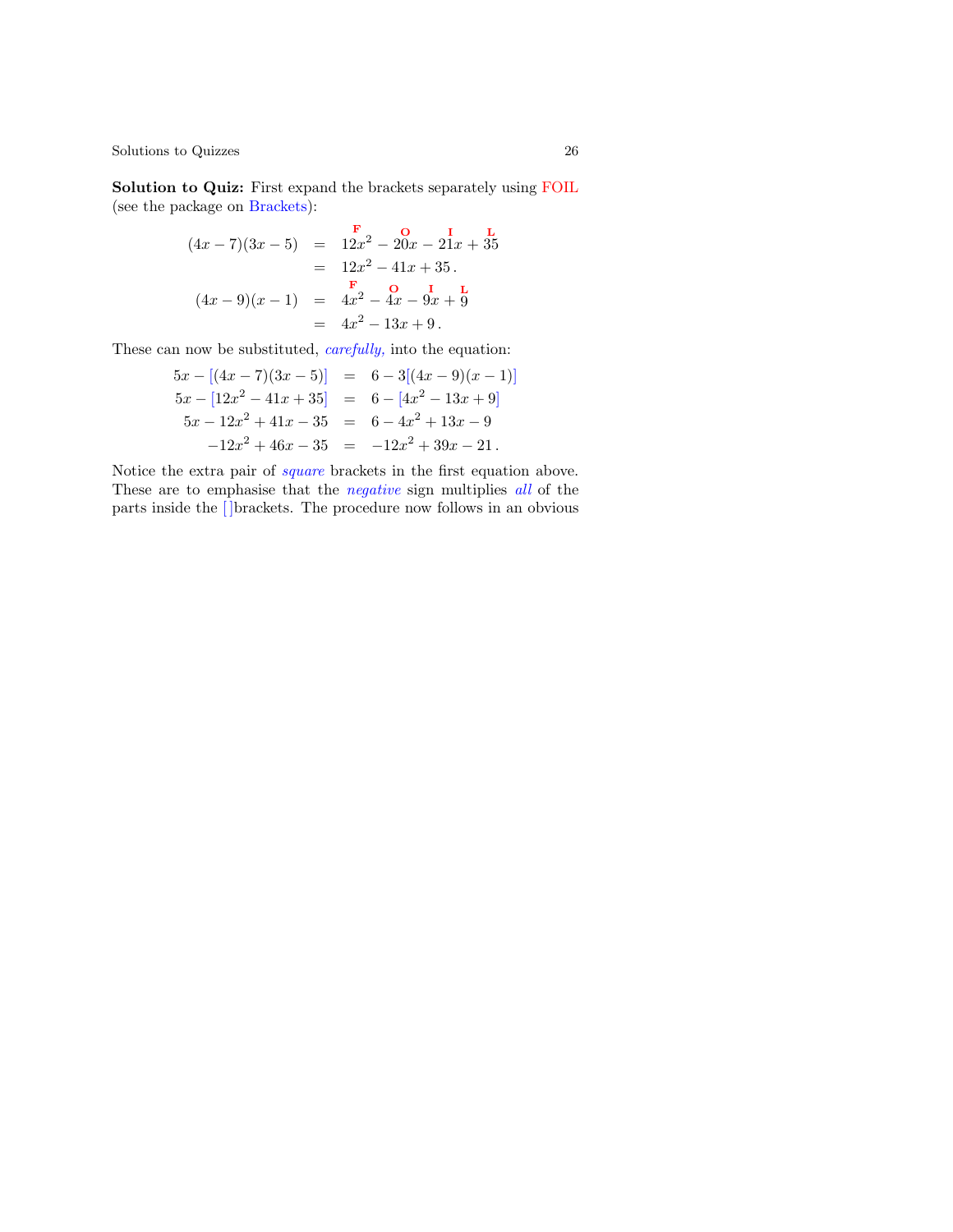$\begin{tabular}{c} Solutions to Quizes \end{tabular} \begin{tabular}{c} \multicolumn{2}{c}{\textbf{\textcolor{blue}{\bf\textcolor{blue}{\bf\textcolor{blue}{\bf\textcolor{blue}{\bf\textcolor{blue}{\bf\textcolor{blue}{\bf\textcolor{blue}{\bf\textcolor{blue}{\bf\textcolor{blue}{\bf\textcolor{blue}{\bf\textcolor{blue}{\bf\textcolor{blue}{\bf\textcolor{blue}{\bf\textcolor{blue}{\bf\textcolor{blue}{\bf\textcolor{blue}{\bf\textcolor{blue}{\bf\textcolor{blue}{\bf\textcolor{blue}{\bf\textcolor{blue}{\bf\textcolor{blue}{\bf\textcolor{blue}{\bf\textcolor{blue}{$ 

manner. Add  $12x^2$  to both sides, subtract  $39x$  from both sides then add 35 to both sides:

$$
-12x^{2} + 46x - 35 = -12x^{2} + 39x - 21
$$
  
\n
$$
46x - 35 = 39x - 21
$$
  
\n
$$
46x - 39x - 35 = -21
$$
  
\n
$$
46x - 39x = 35 - 21
$$
  
\n
$$
7x = 14
$$
  
\n
$$
x = 2.
$$

End Quiz